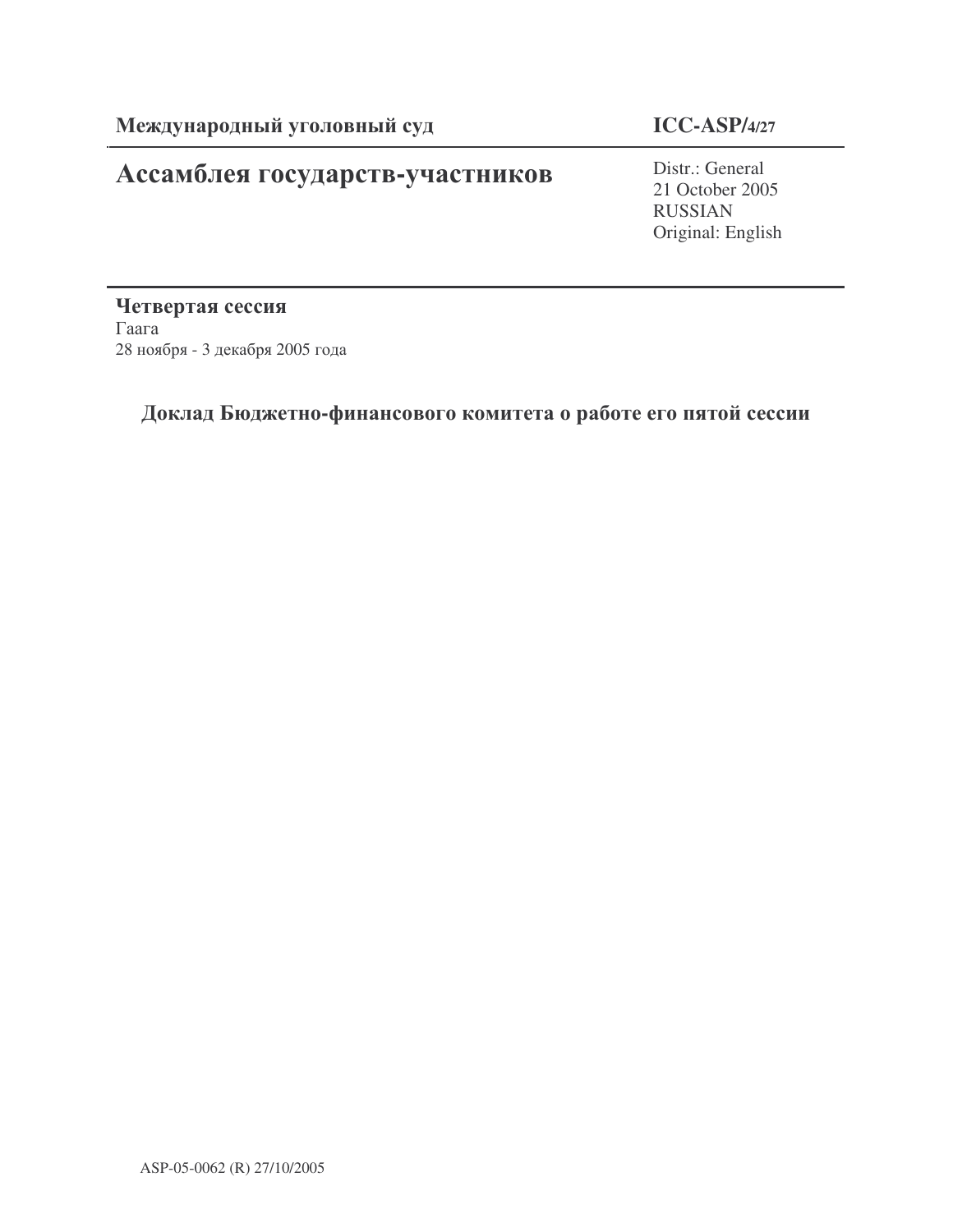# Содержание

|     |             |    |           |                                                                                                      | Пункты | Cmp.            |
|-----|-------------|----|-----------|------------------------------------------------------------------------------------------------------|--------|-----------------|
| I.  |             |    |           |                                                                                                      |        | $5\overline{)}$ |
|     | A.          |    |           | Открытие сессии, выборы должностных лиц и утверждение                                                |        |                 |
|     |             |    |           |                                                                                                      |        | 5               |
|     | <b>B.</b>   |    |           |                                                                                                      |        | 7               |
|     | C.          |    |           |                                                                                                      |        | 7               |
| II. |             |    |           | Рассмотрение вопросов, включенных в повестку дня пятой                                               |        | 8               |
|     | A.          |    |           | Финансовые и оперативные показатели деятельности Суда  10-16                                         |        | 8               |
|     | <b>B.</b>   |    |           |                                                                                                      |        | 9               |
|     | $C_{\cdot}$ |    |           | Рассмотрение предлагаемого бюджета по программам на 2006 год  18-21                                  |        | 9               |
|     |             | 1. |           |                                                                                                      |        | 10              |
|     |             |    | a)        |                                                                                                      |        | 10              |
|     |             |    | b)        |                                                                                                      |        | 10              |
|     |             |    | $\circ$ ) | Составление и представление бюджета, ориентированного                                                |        | 11              |
|     |             | 2. |           | Рекомендации, касающиеся основных программ30-79                                                      |        | 12              |
|     |             |    | a)        | Судебные органы – Президиум и Палаты30-35                                                            |        | 12              |
|     |             |    |           | Вынесение на рассмотрение Основной программы I:                                                      |        | 12              |
|     |             |    |           |                                                                                                      |        | 13              |
|     |             |    | b)        |                                                                                                      |        | 13              |
|     |             |    |           | Вынесение на рассмотрение Основной программы II:                                                     |        | 13              |
|     |             |    |           |                                                                                                      |        | 14              |
|     |             |    | c)        |                                                                                                      |        | 15              |
|     |             |    |           | Вынесение на рассмотрение Основной программы III:                                                    |        | 15              |
|     |             |    |           |                                                                                                      |        | 16              |
|     |             |    | d)        | Секретариат Ассамблеи государств-участников71-75                                                     |        | 20              |
|     |             |    |           | Вынесение на рассмотрение Основной программы IV:<br>Секретариат Ассамблеи государств-участников71-73 |        | 20              |
|     |             |    |           |                                                                                                      |        | 21              |
|     |             |    | e)        |                                                                                                      |        | 21              |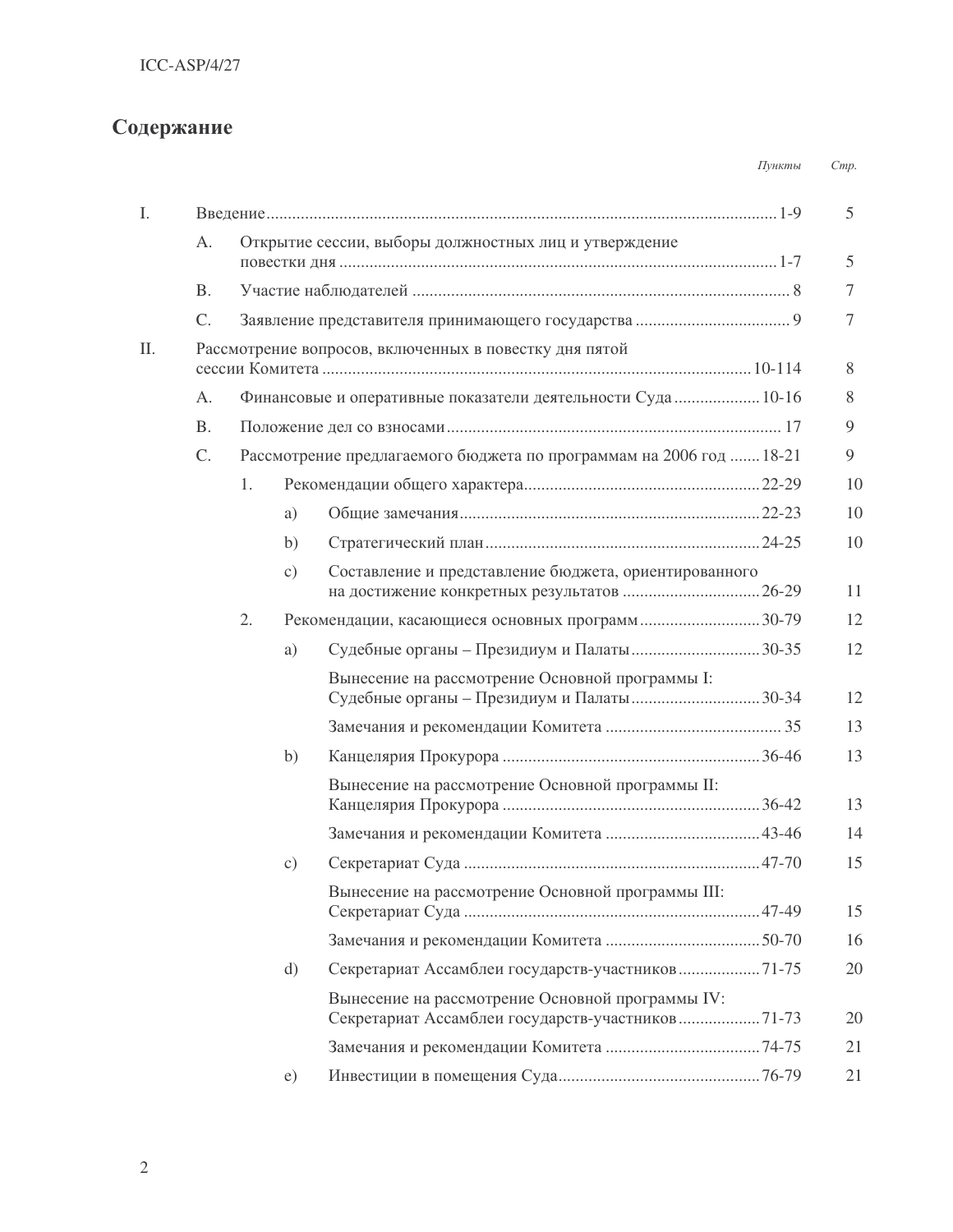| 22<br>22<br>D.<br>24<br>Ε.<br>Другие доклады, содержащие бюджетные последствия  90-106<br>24<br>F.<br>1.<br>Долгосрочные последствия положений<br>24<br>Рассмотрение предложений, касающихся условий службы и<br>2.<br>вознаграждения Прокурора и заместителей Прокурора 100<br>26<br>26<br>3.<br>Доклад о создании в Нью-Йорке Бюро по связи Суда 103-104<br>27<br>4.<br>5.<br>Доклад о воздействии на Секцию информационных<br>и коммуникационных технологий увеличения численности<br>27<br>6.<br>27<br>Проект кодекса профессионального поведения адвокатов 106<br>27<br>G.<br>Доклад об отношениях между Секретариатом Совета<br>1.<br>управляющих Целевого фонда для потерпевших<br>и Секцией по вопросам участия потерпевших<br>27<br>2.<br>Доклад об изменениях, которые требуется внести в Финансовые<br>28<br>Проект положений о Целевом фонде для потерпевших  110<br>3.<br>28<br>4.<br>Доклад о стандартных оперативных процедурах, применяемых<br>к поездкам членов Бюджетно-финансового комитета  111<br>28<br>5.<br>Стратегический план Суда (включая комплексную стратегию<br>в области внешних связей, общественной информации<br>и информационно-просветительской деятельности) 112<br>28<br>H.<br>29 |  | Вынесение на рассмотрение Основной программы V:        | 21 |
|-------------------------------------------------------------------------------------------------------------------------------------------------------------------------------------------------------------------------------------------------------------------------------------------------------------------------------------------------------------------------------------------------------------------------------------------------------------------------------------------------------------------------------------------------------------------------------------------------------------------------------------------------------------------------------------------------------------------------------------------------------------------------------------------------------------------------------------------------------------------------------------------------------------------------------------------------------------------------------------------------------------------------------------------------------------------------------------------------------------------------------------------------------------------------------------------------------------------------|--|--------------------------------------------------------|----|
|                                                                                                                                                                                                                                                                                                                                                                                                                                                                                                                                                                                                                                                                                                                                                                                                                                                                                                                                                                                                                                                                                                                                                                                                                         |  |                                                        |    |
|                                                                                                                                                                                                                                                                                                                                                                                                                                                                                                                                                                                                                                                                                                                                                                                                                                                                                                                                                                                                                                                                                                                                                                                                                         |  |                                                        |    |
|                                                                                                                                                                                                                                                                                                                                                                                                                                                                                                                                                                                                                                                                                                                                                                                                                                                                                                                                                                                                                                                                                                                                                                                                                         |  |                                                        |    |
|                                                                                                                                                                                                                                                                                                                                                                                                                                                                                                                                                                                                                                                                                                                                                                                                                                                                                                                                                                                                                                                                                                                                                                                                                         |  |                                                        |    |
|                                                                                                                                                                                                                                                                                                                                                                                                                                                                                                                                                                                                                                                                                                                                                                                                                                                                                                                                                                                                                                                                                                                                                                                                                         |  |                                                        |    |
|                                                                                                                                                                                                                                                                                                                                                                                                                                                                                                                                                                                                                                                                                                                                                                                                                                                                                                                                                                                                                                                                                                                                                                                                                         |  |                                                        |    |
|                                                                                                                                                                                                                                                                                                                                                                                                                                                                                                                                                                                                                                                                                                                                                                                                                                                                                                                                                                                                                                                                                                                                                                                                                         |  |                                                        |    |
|                                                                                                                                                                                                                                                                                                                                                                                                                                                                                                                                                                                                                                                                                                                                                                                                                                                                                                                                                                                                                                                                                                                                                                                                                         |  |                                                        |    |
|                                                                                                                                                                                                                                                                                                                                                                                                                                                                                                                                                                                                                                                                                                                                                                                                                                                                                                                                                                                                                                                                                                                                                                                                                         |  |                                                        |    |
|                                                                                                                                                                                                                                                                                                                                                                                                                                                                                                                                                                                                                                                                                                                                                                                                                                                                                                                                                                                                                                                                                                                                                                                                                         |  |                                                        |    |
|                                                                                                                                                                                                                                                                                                                                                                                                                                                                                                                                                                                                                                                                                                                                                                                                                                                                                                                                                                                                                                                                                                                                                                                                                         |  |                                                        |    |
|                                                                                                                                                                                                                                                                                                                                                                                                                                                                                                                                                                                                                                                                                                                                                                                                                                                                                                                                                                                                                                                                                                                                                                                                                         |  |                                                        |    |
|                                                                                                                                                                                                                                                                                                                                                                                                                                                                                                                                                                                                                                                                                                                                                                                                                                                                                                                                                                                                                                                                                                                                                                                                                         |  |                                                        |    |
|                                                                                                                                                                                                                                                                                                                                                                                                                                                                                                                                                                                                                                                                                                                                                                                                                                                                                                                                                                                                                                                                                                                                                                                                                         |  |                                                        |    |
|                                                                                                                                                                                                                                                                                                                                                                                                                                                                                                                                                                                                                                                                                                                                                                                                                                                                                                                                                                                                                                                                                                                                                                                                                         |  |                                                        |    |
|                                                                                                                                                                                                                                                                                                                                                                                                                                                                                                                                                                                                                                                                                                                                                                                                                                                                                                                                                                                                                                                                                                                                                                                                                         |  |                                                        |    |
|                                                                                                                                                                                                                                                                                                                                                                                                                                                                                                                                                                                                                                                                                                                                                                                                                                                                                                                                                                                                                                                                                                                                                                                                                         |  |                                                        |    |
| 1.<br>безвозмездно предоставляемого персонала<br>29                                                                                                                                                                                                                                                                                                                                                                                                                                                                                                                                                                                                                                                                                                                                                                                                                                                                                                                                                                                                                                                                                                                                                                     |  | Доклад о проекте руководящих принципов отбора и набора |    |
| 2.<br>29                                                                                                                                                                                                                                                                                                                                                                                                                                                                                                                                                                                                                                                                                                                                                                                                                                                                                                                                                                                                                                                                                                                                                                                                                |  |                                                        |    |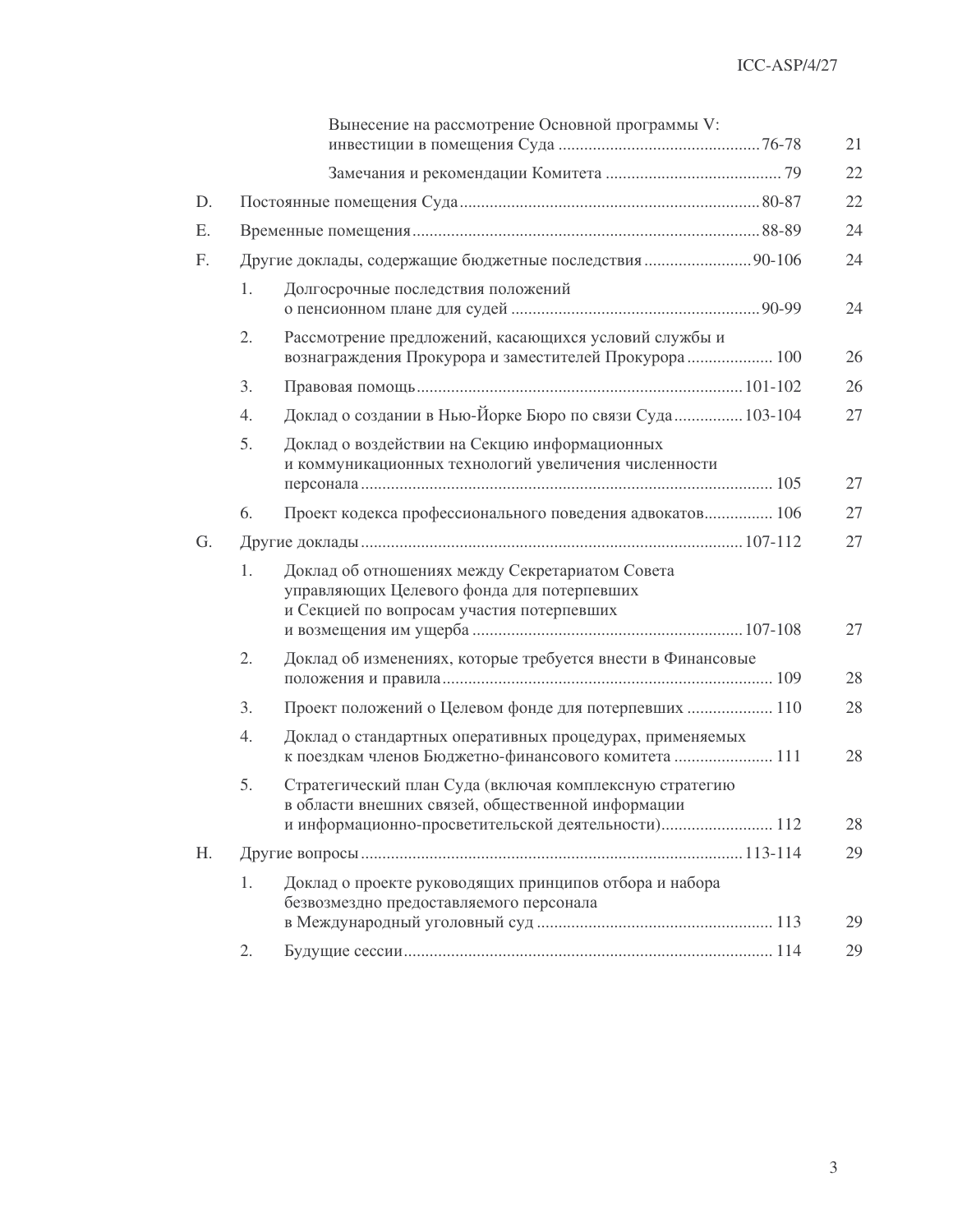# ICC-ASP/4/27

# Приложения\*

| $\mathbf{L}$ |                                                                   |
|--------------|-------------------------------------------------------------------|
| П.           |                                                                   |
| III.         | Бюджетные последствия выполнения рекомендаций Бюджетно-           |
| IV.          | Положение с расходами (по категориям расходов) – бюджет 2005 года |
| V.           |                                                                   |

30

 $^\ast$ Приложения II, III, IV и V в настоящее время подготавливаются и будут выпущены в качестве добавления к настоящему докладу.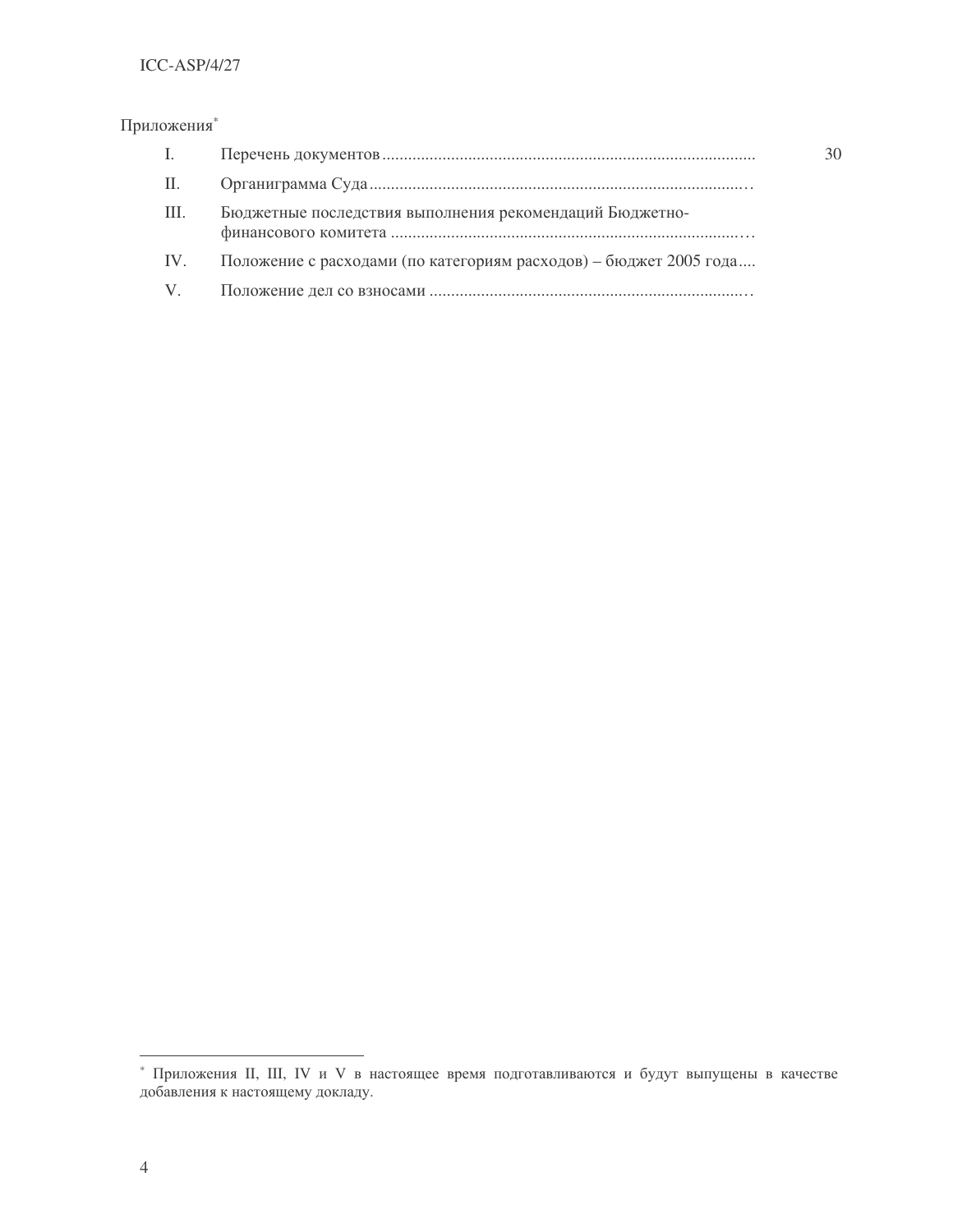#### L Введение

### $\mathbf{A}$ . Открытие сессии, выборы должностных лиц и утверждение повестки лня

Пятая сессия Бюджетно-финансового комитета (Комитета) была созвана в  $1<sup>1</sup>$ соответствии с решением Ассамблеи государств-участников (Ассамблеи), принятым ею на 5-ом пленарном заседании третьей сессии 10 сентября 2004 года. Комитет провел свою пятую сессию, состоявшую из десяти заседаний, 10-14 октября 2005 года. На открытии сессии Председатель Суда г-н Филипп Кирш обратился к участникам с приветственным словом.

 $2.$ На своей пятой сессии Комитет переизбрал г-на Карла Пашке (Германия) Председателем и избрал г-на Эдуардо Гальярдо Апарисио (Боливия) заместителем Председателя. Комитет назначил также г-на Питера Ловелла (Соединенное Королевство Великобритании и Северной Ирландии) докладчиком на сессии.

3. Секретариат Ассамблеи государств-участников (Секретариат) обслуживал по всем основным аспектам работу Комитета, а его директор г-н Медард Рвеламира выступал в качестве Секретаря Комитета.

На своем 1-ом заседании Комитет утвердил нижеследующую повестку дня 4.  $(ICC-ASP/4/CBF.2/L.1):$ 

- 1. Открытие сессии
- 2. Выборы Председателя и заместителя Председателя
- 3. Утверждение повестки дня
- 4. Участие наблюлателей
- 5. Организация работы
- 6. Бюджетные вопросы:
	- а) содержащиеся в докладах об исполнении бюджета данные о финансовой деятельности и результатах работы в 2004 и 2005 годах;
	- b) рассмотрение предлагаемого бюджета по программам на 2006 год;
	- с) доклад о долгосрочных последствиях для бюджета положений о пенсионном плане для судей;
	- d) рассмотрение предложения об условиях службы и вознаграждения Прокурора и заместителей Прокурора;
	- е) доклад о создании в Нью-Йорке Бюро по связи Суда;
	- f) доклад о воздействии на Секцию по информационной технологии роста численности персонала;
	- g) доклад об осуществлении деятельности, финансируемой из Фонда для покрытия непредвиденных расходов;
	- h) доклад об изменениях в Финансовых положениях и правилах.
- 7. Доклады о ревизии: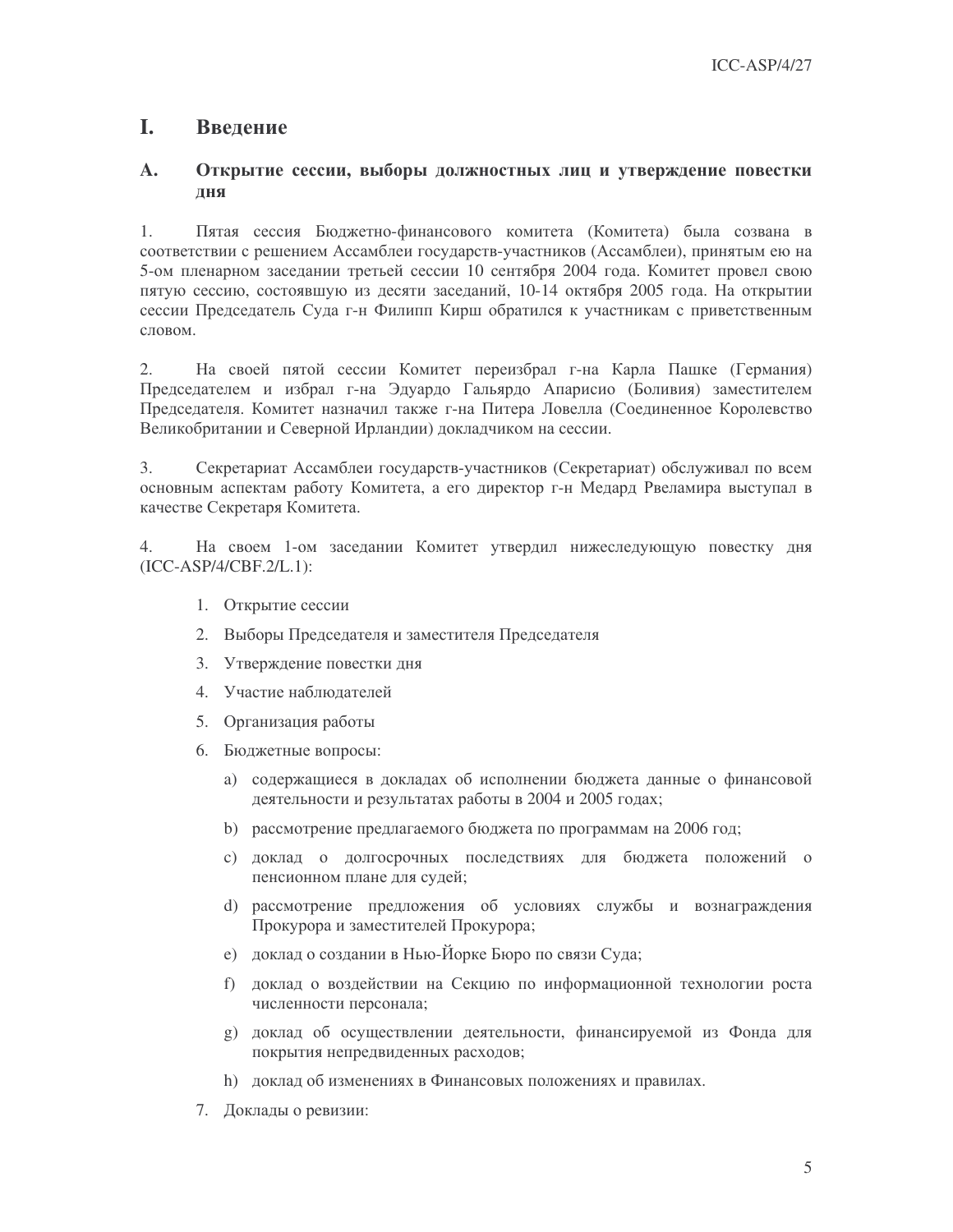- а) Финансовые ведомости Международного уголовного суда за период с 1 января по 31 декабря 2004 года;
- b) Финансовые ведомости Целевого фонда для потерпевших за период с 1 января по 31 декабря 2004 года;
- с) доклад Управления внутренней ревизии.
- 8. Постоянные помещения Суда:
	- а) доклад о постоянных помещениях: смета расходов на 25-летний период;
	- b) доклад о постоянных помещениях: методы финансирования новых помещений, применяемые другими международными организациями;
	- с) доклад о постоянных помещениях: структура предполагаемого штатного расписания в постоянных помещениях.
- 9. Стратегический план Суда (включая комплексную стратегию в области внешних связей. общественной информации  $\,$   $\,$   $\,$   $\,$ информационнопросветительской работы)
- 10. Правовая помощь

Доклад об официальной процедуре оценки системы правовой помощи

- 11. Другие доклады:
	- а) доклад об отношениях между Секретариатом Целевого фонда для потерпевших и Секцией по вопросам участия потерпевших и возмещения им ущерба Суда;
	- b) проект положений Целевого фонда для потерпевших;
	- с) доклад о стандартных оперативных процедурах, применяемых к поездкам членов Комитета.
- 12. Прочие вопросы
- 13. Одобрение доклада о работе сессии
- 14. Закрытие сессии
- 5. На пятой сессии Комитета присутствовали следующие члены:
	- 1. Ламбер Да Кинджи (Бенин)
	- 2. Эдуардо Гальярдо Апарисио (Боливия)
	- 3. Фаузи А. Гарайбе (Иордания)
	- 4. Хан Мюн Чже (Республика Корея)
	- 5. Питер Ловелл (Соединенное Королевство Великобритании и Северной Ирландии)
	- 6. Джон Ф. С. Муванга (Уганда)
	- 7. Карл Пашке (Германия)
	- 8. Елена Сопкова (Словакия)
	- 9. Мишель Этьен Тильманс (Бельгия)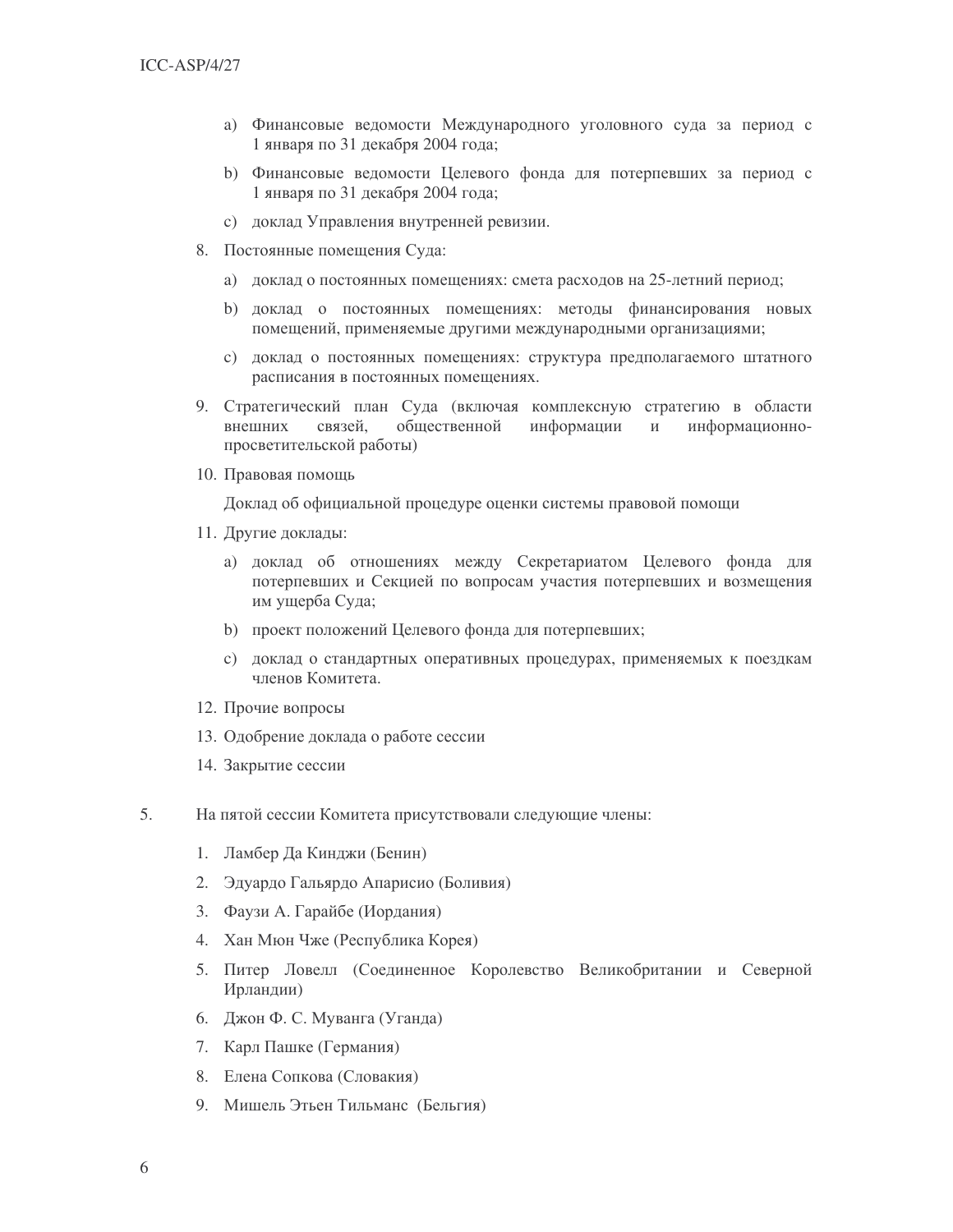# 10. Сантьяго Винс (Уругвай)

6. Комитет принял к сведению отставку г-жи Инны Штейнбука (Латвия) с должности члена Комитета в связи с ее назначением Директором Департамента по экономической и региональной статистике Евростат. Г-н Дэвид Даттон (Австралия) не смог присутствовать на сессии и направил в связи с этим свои извинения.

7. Принять участие в заседаниях Комитета с целью представления докладов были приглашены следующие органы Суда: Президиум, Канцелярия Прокурора и Секретариат Суда.

#### Участие наблюдателей **B.**

8. Комитет принял решение удовлетворить просьбу Коалиции в поддержку Международного уголовного суда выступить в Комитете. Комитет с признательностью отметил сделанное выступление и приветствовал ту способность проникнуть в суть многих вопросов, стоящих перед Судом, которую проявила Коалиция.

#### $C_{\bullet}$ Заявление представителя принимающего государства

9 На 1-ом заседании, состоявшемся 10 октября, посол Эдмонд Велленстайн, Генеральный директор Целевой группы по МУС министерства иностранных дел Нидерландов, выступил с заявлением от имени принимающего государства, охарактеризовав последние изменения в вопросах передачи материалов  $\Pi$ <sup>O</sup> дипломатической почте, камер для содержания под стражей и временных и постоянных помещений.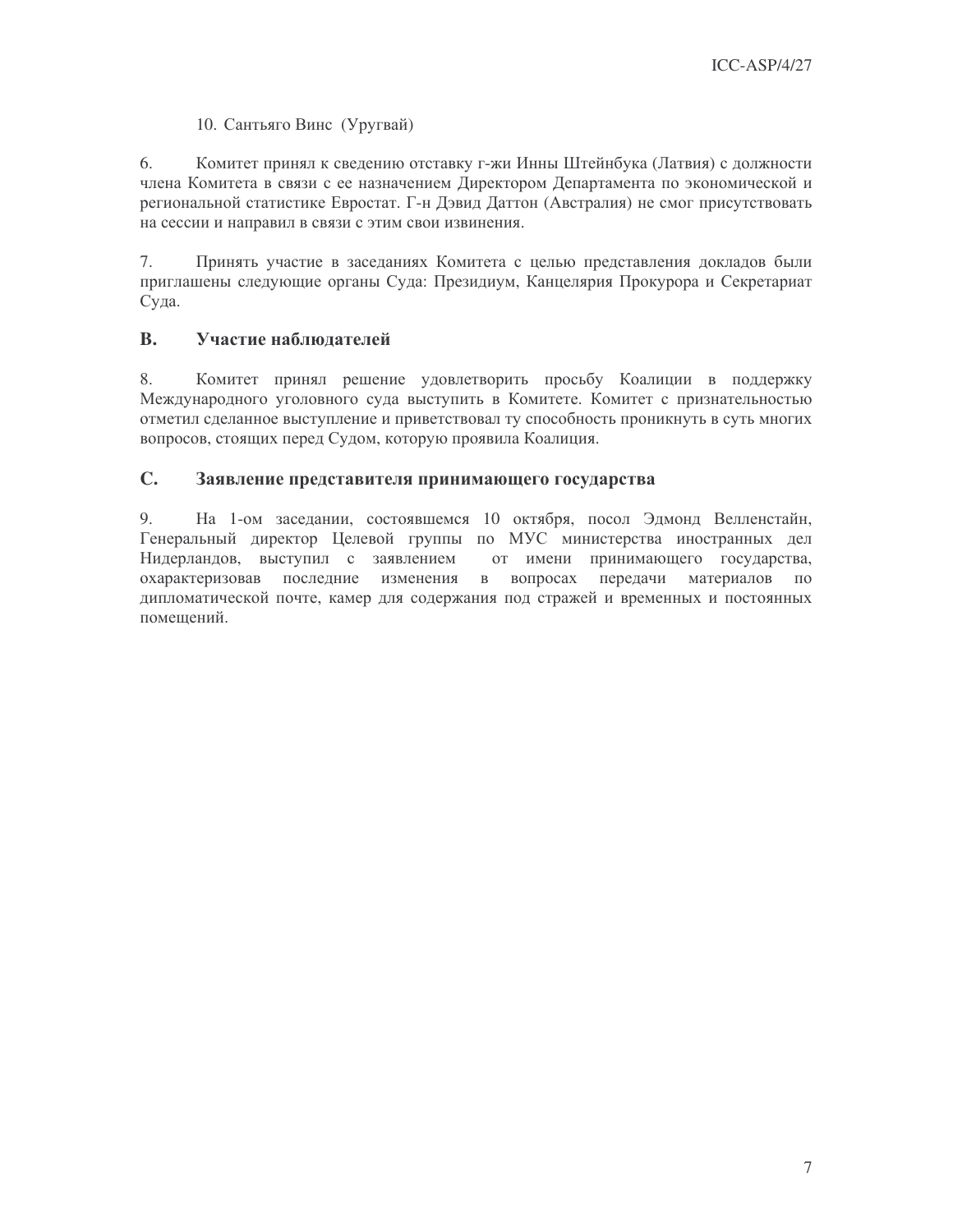### II. Рассмотрение вопросов, включенных в повестку дня пятой сессии Комитета

#### $\mathbf{A}$ . Финансовые и оперативные показатели деятельности Суда

10. Комитет рассмотрел пять докладов о показателях деятельности и достижениях Суда в 2004 и 2005 годах:

- Доклад о деятельности Суда (ICC-ASP/4/16);
- Доклад об осуществлении программ Международного уголовного суда в 2004 году (ICC-ASP/4/13);
- Финансовые ведомости за период с 1 января по 31 декабря 2004 года (включая доклад Внешнего аудитора) (ICC-ASP/4/9);
- Доклад об исполнении бюджета Международного уголовного суда по состоянию на 31 августа 2005 года (ICC-ASP/4/20);
- $\bullet$ Доклад Управления внутренней ревизии (ICC-ASP/4/4).

 $11.$ В двух первых докладах, посвященных деятельности и осуществлению программ Суда, дается характеристика тех основных шагов, которые Суд предпринял по развитию своего потенциала в течение 2004 года и в 2005 году, в связи с чем он заслуживает поздравлений. Этот прогресс дал возможность Суду перейти к значительному уровню оперативной деятельности, которая в настоящее время осуществляется.

12. Комитет рассмотрел доклад Внешнего аудитора, и в частности содержащиеся в нем рекомендации по следующим вопросам:

- закупки;
- контроль и мониторинг бюджетного планирования;  $\bullet$
- $\bullet$ переводы средств в рамках основных программ и между статьями бюджетных ассигнований на персонал и ассигнований, не связанных с персоналом;
- создание Комитета по распоряжению имуществом в соответствии с  $\bullet$ Финансовыми положениями и правилами;
- $\bullet$ отсутствие ясности в механизмах подотчетности;
- $\bullet$ внедрение отчета о финансовом контроле;
- $\bullet$ учреждение комитета по ревизии;
- $\bullet$ внедрение основы для оценки рисков;
- приведение в соответствие стратегии в области информационной технологии с  $\bullet$ основными целями деятельности Суда;
- $\bullet$ план действий по обзору и мониторингу выполнения рекомендаций по итогам проведения аудита.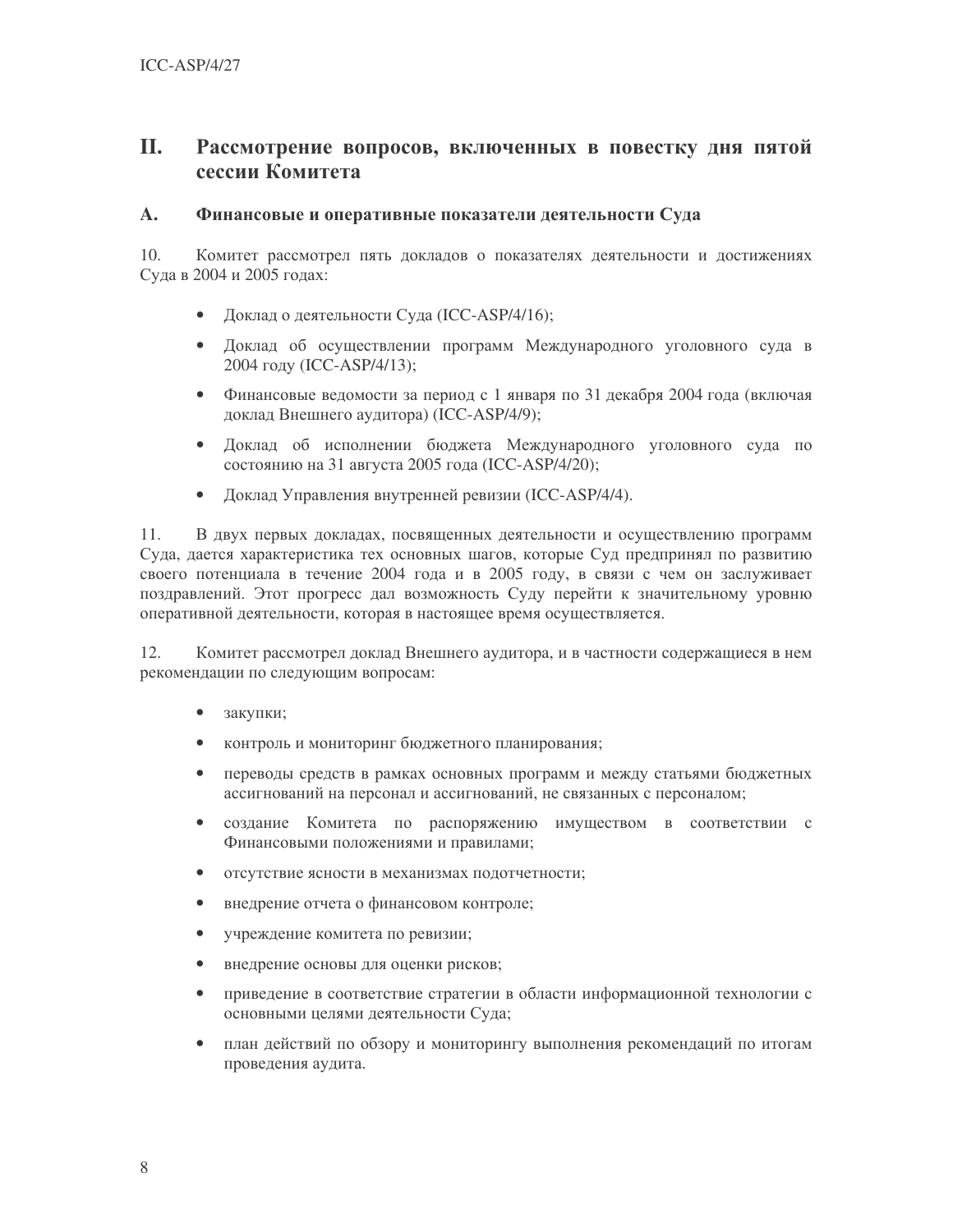Комитет приветствовал возможность обсудить доклад с Внешним аудитором и  $13<sup>7</sup>$ одобрил содержащиеся в нем рекомендации, многие из которых совпадают с собственными выводами Комитета, в частности, в областях бюджетного планирования и контроля, переводов средств в рамках программ, механизмов подотчетности и учреждения комитета по ревизии, который обладал бы полной независимостью.

14. Комитет принял к сведению, что по состоянию на 31 августа Суд израсходовал 48,4 процента его общих средств по бюджету по программам. Суд ожидал израсходовать 83 процента его общих средств по бюджету на 2005 год. Хотя Комитет с удовлетворением отметил подход Суда к сведению фактических расходов до минимума, по его мнению, имеются возможности для совершенствования деятельности по планированию и закупкам, как это было подчеркнуто Внешним аудитором.

Комитет заслушал представление доклада внутреннего ревизора и ознакомился с  $15.$ информацией об оперативном плане проведения ревизий в 2005-2006 годах. Комитет приветствовал прогресс, достигнутый в деле создания Управления внутренней ревизии, и принятие Положений о ревизии.

Комитет рекомендует, чтобы будущие доклады Управления внутренней 16. ревизии были в большей степени подтвержденными доказательствами и содержали реальную информацию при сохранении необходимой конфиденциальности. Комитет принял к сведению необходимость того, чтобы внутренний ревизор в любое время мог иметь доступ к сотрудникам Суда и своевременно получать запрошенную информацию. что внутренний ревизор Комитет повторяет, должен обладать полной независимостью в выборе предметов для ревизии с уделением большего внимания подходу к проведению ревизии с учетом рисков.

#### **B.** Положение дел со взносами

17. Комитет рассмотрел положение дел со взносами по состоянию на 31 августа 2005 года. Он отметил, что общая сумма невнесенных взносов за период 2002-2003 годов составляет 890 000 евро (2,88 процента), за 2004 год – 3 606 000 евро (6,79 процента), а за нынешний период 2005 года – 13 300 000 евро (19,88 процента). Этот вопрос по-прежнему вызывает озабоченность Комитета. По мере перехода Суда от стадии развития к стадии полномасштабной оперативной деятельности бюджетные вопросы станут более четкими, а вероятность неполного расходования средств, которая дала возможность Суду справиться с нехваткой взносов, уменьшится. Комитет рассмотрел доклад Бюро о задолженности государств-участников (ICC-ASP/4/14) и принял к сведению содержащиеся в нем рекомендации. Комитет рассмотрит вопрос о том, каким образом подойти к выполнению той роли, которая отводится ему в рекомендациях 7 и 8, на своей следующей сессии в 2006 году, после принятия соответствующего решения Ассамблеей.

#### $C_{\bullet}$ Рассмотрение предлагаемого бюджета по программам на 2006 год

18. Комитет заслушал общее представление бюджетной сметы Суда на 2006 год в отношении базовых расходов, расходов, связанных с ситуацией, а также основных областей роста бюджетных ресурсов.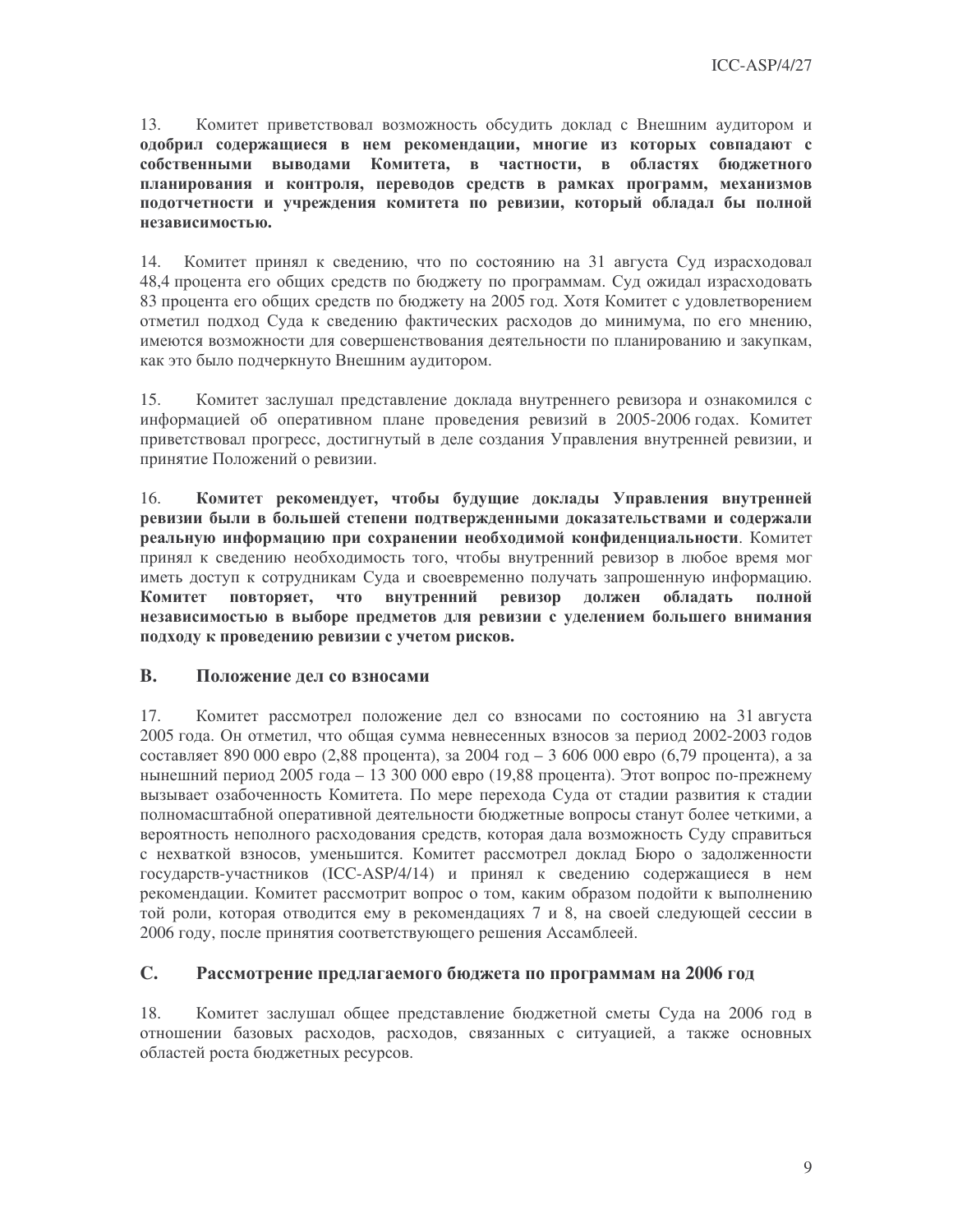19 Наблюдалось понимание относительно того, что процесс разработки Стратегического плана Суда по-прежнему продолжается и завершится лишь в 2006 году. Тем не менее, этот процесс уже сказался на подготовке бюджета на 2006 год и дал возможность Суду стремиться к достижению большей последовательности. Для достижения этой цели был создан Комитет по координации бюджета, в котором представители всех органов совместно работали над обеспечением транспарентности, предсказуемости и четкого разграничения базовых расходов и расходов, связанных с ситуацией.

20. Что касается предположений на 2006 год, то было отмечено, что дальнейший прогресс в связи с ситуацией I будет в значительной степени зависеть от вероятности производства арестов и последующего судебного процесса. Комитет был далее проинформирован о том, что в отличие от ситуации I, где речь идет о расследовании в отношении только одной группы лиц, расследования в связи с ситуацией II касаются нескольких групп лиц. В связи с ситуацией III существует вероятность того, что будут вестись два расследования.

21. В представлении было уделено также большое внимание трудностям и конкретным вызовам, связанным с операциями Суда на местах. Было отмечено, что эти трудности привели к значительным расходам по различным видам выполнявшейся деятельности, такой как капитальный ремонт временных помещений на местах, письменный перевод и стенографирование собранных на местах свидетельских показаний, приобретение надлежащих транспортных средств для проезда по не отвечающим требованиям местным дорогам, закупка спутникового времени для обеспечения связи, необходимость обеспечения безопасности персонала и свидетелей в неблагоприятной обстановке и т.д.

#### $1.$ Рекомендации общего характера

#### $a)$ Общие замечания

22. Комитет приветствовал представленную Прокурором новую информацию о ходе его работы в отношении ситуаций в Дарфуре (Судан), Демократической Республике Конго и Уганде, а также последствий для бюджета. Предположения основываются на рассмотрении Судом в течение 2006 года четырех ситуаций и на начале судебного разбирательства в первой половине 2006 года. Предварительное производство, которое уже ведется, в 2006 году приобретет еще более активный характер.

23. Как и в своем обзоре бюджета по программам на 2005 год, Комитет сделал вывод о том, что предположения, являясь разумными, все-таки находятся в зависимости от надлежащего сотрудничества с Судом со стороны национальных и международных органов, от условий на местах и от того, будут ли арестованы и переданы в распоряжение Суда обвиняемые.

#### $\mathbf{b}$ Стратегический план

24. Комитет напомнил, что на своей третьей сессии в 2004 году он рекомендовал Суду формулировать серию основных целей и предполагаемых достижений по Суду в целом, отражая совместные планы всех органов Суда по достижению целей Римского статута<sup>1</sup>. Комитет более подробно рассмотрел этот вопрос на своей четвертой сессии, когда он

<sup>&</sup>lt;sup>1</sup> ICC-ASP/3/25, часть II, А.8 (b), пункт 46.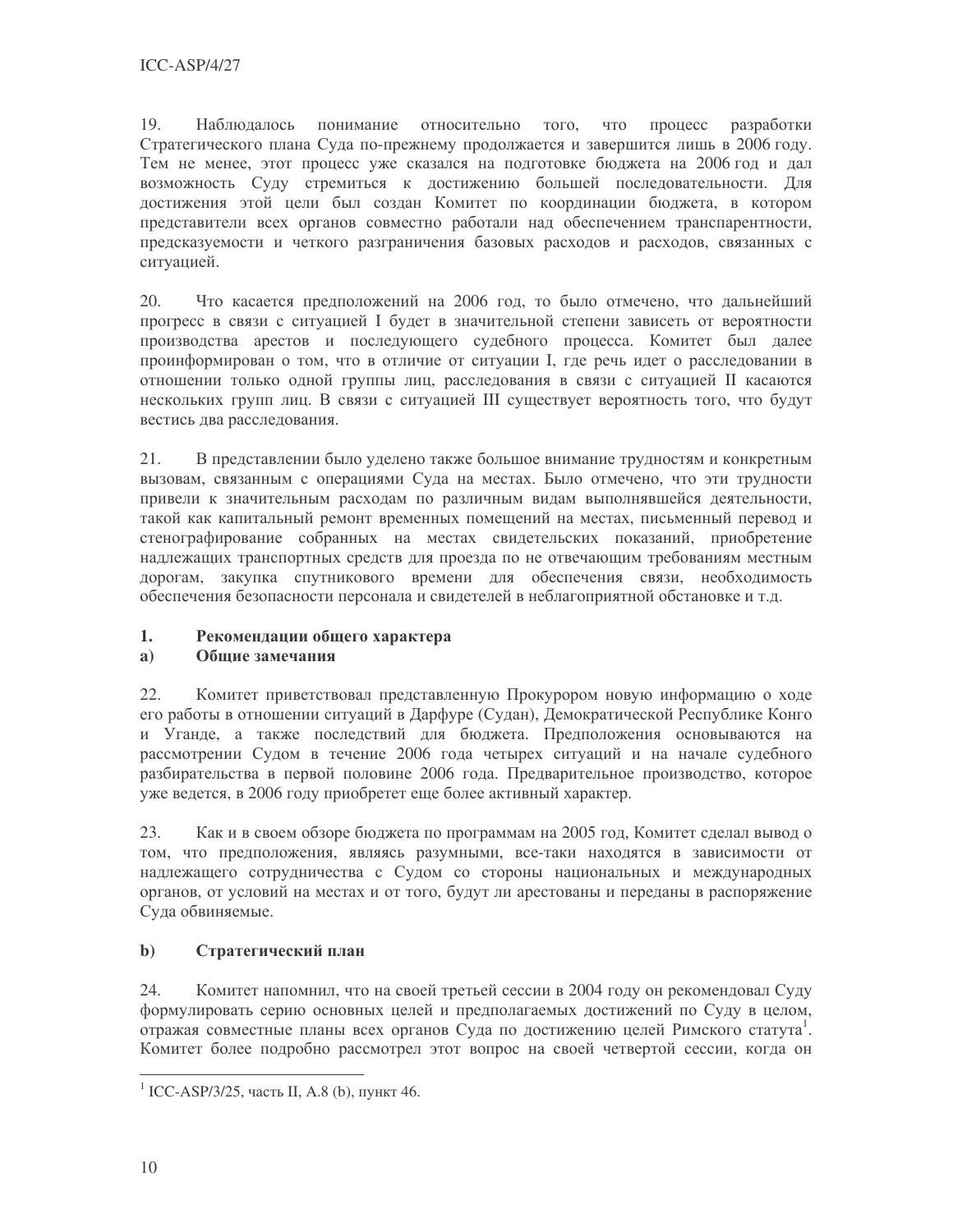одобрил предложенный Судом подход. Комитет отметил, что темпы разработки такого плана Судом в течение прошедшего года были разочаровывающе медленными. В самом последнем докладе, принятом к сведению Комитетом (см. пункт 112 ниже), лишь отражен предварительный перечень трех стратегических целей<sup>2</sup>. В этой связи Комитет высказал мнение, что трудно увязать предлагаемый бюджет по программам со стратегическими целями.

 $25$ Таким образом, Комитет вновь рекомендует придать вопросу разработки Стратегического плана большую степень приоритетности, обеспечив при этом более высокий уровень участия старшего руководства Суда.

#### $\mathbf{c})$ Составление и представление бюджета, ориентированного на достижение конкретных результатов

26 Комитет приветствовал выполнение его рекомендации относительно подразбивки ресурсов по категориям в предлагаемом бюджете по программам, где категории «базовые» и «связанные с ситуацией» используются для проведения различия между основными расходами, которые вероятно останутся относительно постоянными, и другими ресурсами, которые вероятно будут меняться в зависимости от количества ситуаций и этапов работы по каждой ситуации. Комитет вновь подчеркнул, что ресурсы, связанные с ситуацией, следует использовать лишь тогда, когда этого действительно требует ситуация.

В целом Комитет приветствовал представление бюджета в более краткой и четкой 27. форме и отметил определенное улучшение в отношении ожидаемых достижений, касающихся подпрограмм. Если говорить в целом, то число показателей деятельности уменьшилось, и имеются хорошие примеры хорошо сформулированных мер и связанных с ними залач, в особенности в отношении сроков и пропускной способности. И хотя нельзя сказать, что подобная последовательность характерна для всего бюджета, Комитет высказал надежду на то, что эти хорошие примеры будут способствовать дальнейшему повышению качества в предстоящие годы. Комитет просит, чтобы разграничение между ожидаемыми достижениями и показателями деятельности проводилось более четко и чтобы последние стали стандартами поддающегося количественному определению измерения ожидаемых достижений. Аналогичным образом, Комитет был бы признателен, если бы при представлении будущих бюджетов в сравнительных таблинах  $\Pi$ <sup>0</sup> кажлой программе  $\mathbf{M}$ подпрограмме четко указывалось перераспределение расходов по персоналу и расходов, не связанных с персоналом, в период текущего года и приводились данные о существующей численности персонала.

28. Комитет напомнил далее свою рекомендацию о том, чтобы в среднесрочной перспективе по мере внедрения более сложной и современной системы отчетности Суд стремился к представлению бюджета в разбивке на ситуации<sup>3</sup>. Комитет напомнил

 $2$  1) Осуществлять расследование, уголовное преследование и проводить справедливые судебные разбирательства эффективным и беспристрастным образом и в соответствии с высокими правовыми стандартами; 2) осуществлять свою судебную деятельность, а также деятельность в ее поддержку транспарентным и эффективным образом; и 3) содействовать росту на долгосрочной основе уважения к международному уголовному правосудию и его обеспечению, предотвращению преступности и борьбе с безнаказанностью (ICC-ASP/4/CBF.2/2, пункт 9).

<sup>&</sup>lt;sup>3</sup> ICC-ASP/3/25, часть II, A.8 (b), пункт 42.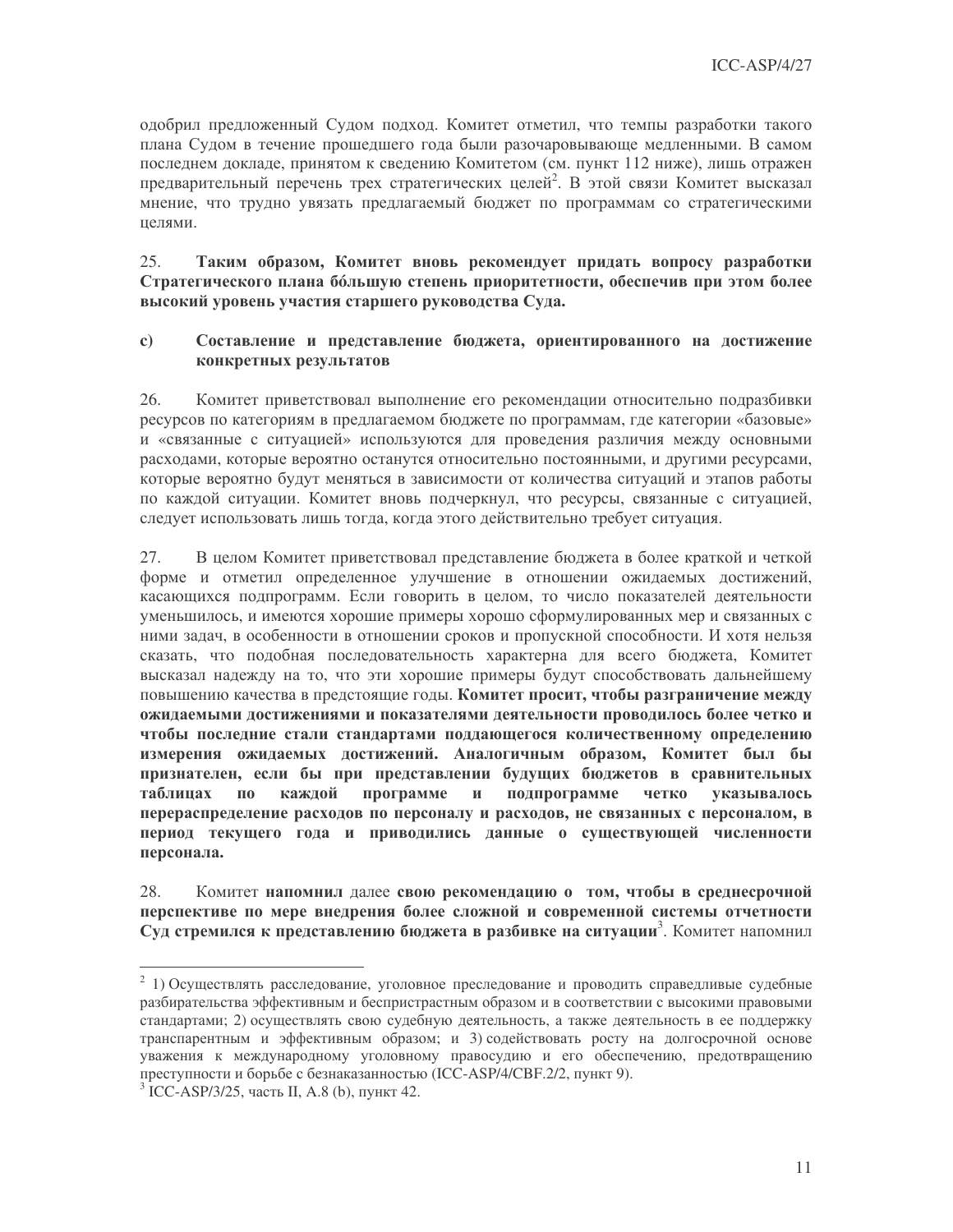о рекомендации Внешнего аудитора, касающейся переводов средств из одного бюджета в другой, и рассмотрел вопрос о том, существует ли необходимость в пересмотре структуры программ, отражающей организационную структуру Суда, по мере перехода Суда в режим его оперативной деятельности. Комитет счел очевидным, что, как ожидается, в таких областях как мобильная телефонная связь и настольные компьютеры регулированием бюджетных последствий занимается поставщик услуг, а не лицо, санкционирующее расходы. Комитет высказал мнение, что при более четком приведении в соответствие полномочий и бюджетной ответственности удастся добиться улучшения финансового контроля.

29. Хотя члены Комитета приветствовали реалистичный подход к найму персонала, проявлявшийся иногда в запрашивании лишь 50 процентов от годовых расходов на дополнительные должности, они высказали озабоченность в связи с тем, что это может завуалировать полный объем берущихся финансовых обязательств. Расходы на годовой основе на дополнительные должности, утвержденные в бюджете на 2005 год, привели к росту бюджета Суда на 2,8 млн. евро, тогда как полные расходы на дополнительные должности, запрашиваемые на 2006 год, приведут к увеличению бюджета в 2007 году и в последующие году на порядка 5 млн. евро. Комитет высказал мнение, что было бы полезным включать расходы на новые должности на годовой основе. Комитет высказал также мнение о том, что в тех случаях, когда запрашиваются денежные суммы на путевые расходы, временный персонал общего назначения (ВПОН), услуги по контрактам и общие оперативные расходы, следует представлять подразбивку или описание расходов. Комитет просит ввести два этих изменения в будущих бюджетах.

- Рекомендации, касающиеся основных программ<sup>4</sup>  $2.$
- Судебные органы Президиум и Палаты  $a)$

# Вынесение на рассмотрение Основной программы I: Судебные органы – Президиум и Палаты

 $30.$ Комитет отметил, что новых должностей категории специалистов не запрашивается. Единственный запрос касается новой должности категории общего обслуживания для оказания административной поддержки сотрудникам Собственной канцелярии Председателя. Далее было отмечено, что хотя это и является общим увеличением по Программе, это в значительной степени компенсируется рядом сокращений, подобных тем, которые касаются окладов судей и уменьшения числа консультативных услуг.

Комитет был также проинформирован о том, что деятельность Судебных органов 31. по предварительному производству значительно расширилась не только из-за частых запросов со стороны Прокурора и потерпевших об участии в разбирательствах, но и из-за того, что Палатам впервые пришлось принимать решения по широкому кругу вопросов. Апелляционные палаты также проводили регулярные встречи для обсуждения таких вопросов, как правила проведения будущих разбирательств и принципы, которыми следует руководствоваться при формулировании будущих постановлений.

<sup>&</sup>lt;sup>4</sup> Если не указано иное, то ссылки в пунктах в части II.С.2 (а) - (е) касаются предлагаемого бюджета по программам на 2006 год (ICC-ASP/4/5).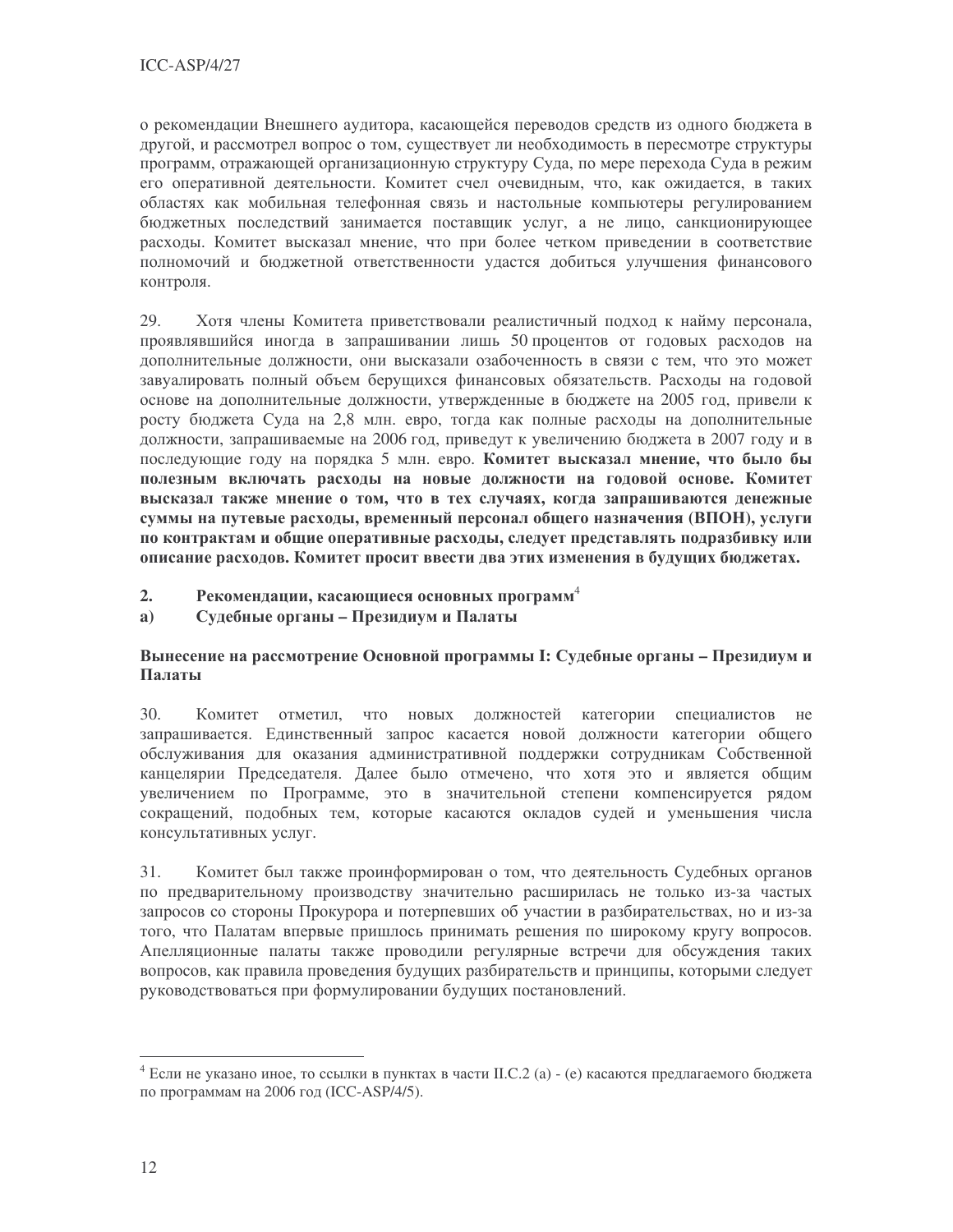$32<sub>1</sub>$ Что касается бюджетного запроса о путевых расходах для поездок на места, то было отмечено, что он основывается на необходимости непосредственного ознакомления Палат с соответствующей ситуацией, а также на необходимости обеспечить, чтобы существенные доказательства, которые могут быть утерянными, были сохранены и могли быть предоставлены в распоряжение на любом последующем этапе производства по делу.

33. Комитет отметил также цель Президиума укрепить принцип «Единого суда» как во внутреннем плане, так и в его внешних связях, и выразил надежду на то, что эта цель будет в полной мере достигнута в ходе следующего бюджетного периода.

34. Комитет приветствовал то тесное сотрудничество, которое Суд развивает с международными организациями, в особенности с Организацией Объединенных Наций и с материально-технического Африканским союзом,  $\, {\bf B} \,$ отношении обеспечения, коммуникаций, безопасности и транспорта, а также закупок.

### Замечания и рекомендации Комитета

Комитет приветствовал четкое и краткое представление по этой Основной 35. программе. Он высказал мнение, что содержащиеся в Основной программе I бюджетные предложения являются хорошо обоснованными, и он рекомендует их одобрить.

#### $\mathbf{b}$ Канцелярия Прокурора

### Вынесение на рассмотрение Основной программы II: Канцелярия Прокурора

36. Комитет провел обзор Основной программы II: Канцелярия Прокурора. При вынесении на рассмотрение Основной программы II Канцелярия Прокурора подчеркнула, что в настоящее время Канцелярия в полной мере ведет расследования по трем ситуациям.

37. Было отмечено также, что каких-либо крупных структурных изменений в Канцелярии Прокурора не предлагается, за исключением тех, которые вытекают из выполнения рекомендаций Бюджетно-финансового комитета и Ассамблеи государствучастников. В этой связи Комитет был проинформирован о том, что Группа по кадровой стратегии была упразднена, поскольку первоначальный этап разработки кадровой политики и руководящих принципов приближается к завершению. Аналогичным образом функции директора Отдела по юрисдикции, дополняемости и сотрудничеству и руководителя кабинета будут разделены, причем функции последнего будут выполняться сотрудником из упраздненной Группы на уровне С-5, должность которого была перераспределена.

38. Комитет был также проинформирован о том, что крупное увеличение в предлагаемом бюджете по Основной программе II безусловно имеет отношение к расходам, связанным с ситуациями. В этой связи было подчеркнуто, что некоторые из предлагаемых новых должностей являются обоснованными в силу того факта, что ряд ситуаций находятся на стадии полного расследования в одно и то же время.

39. Что касается увеличений предлагаемых путевых расходов в связи с поездками, то некоторые поездки в Европе предназначены для обеспечения широкой международной поддержки Суду, проведения брифингов о его работе, развития партнерств и проектов совместных исследований или правовых инструментов и создания сетей с академическими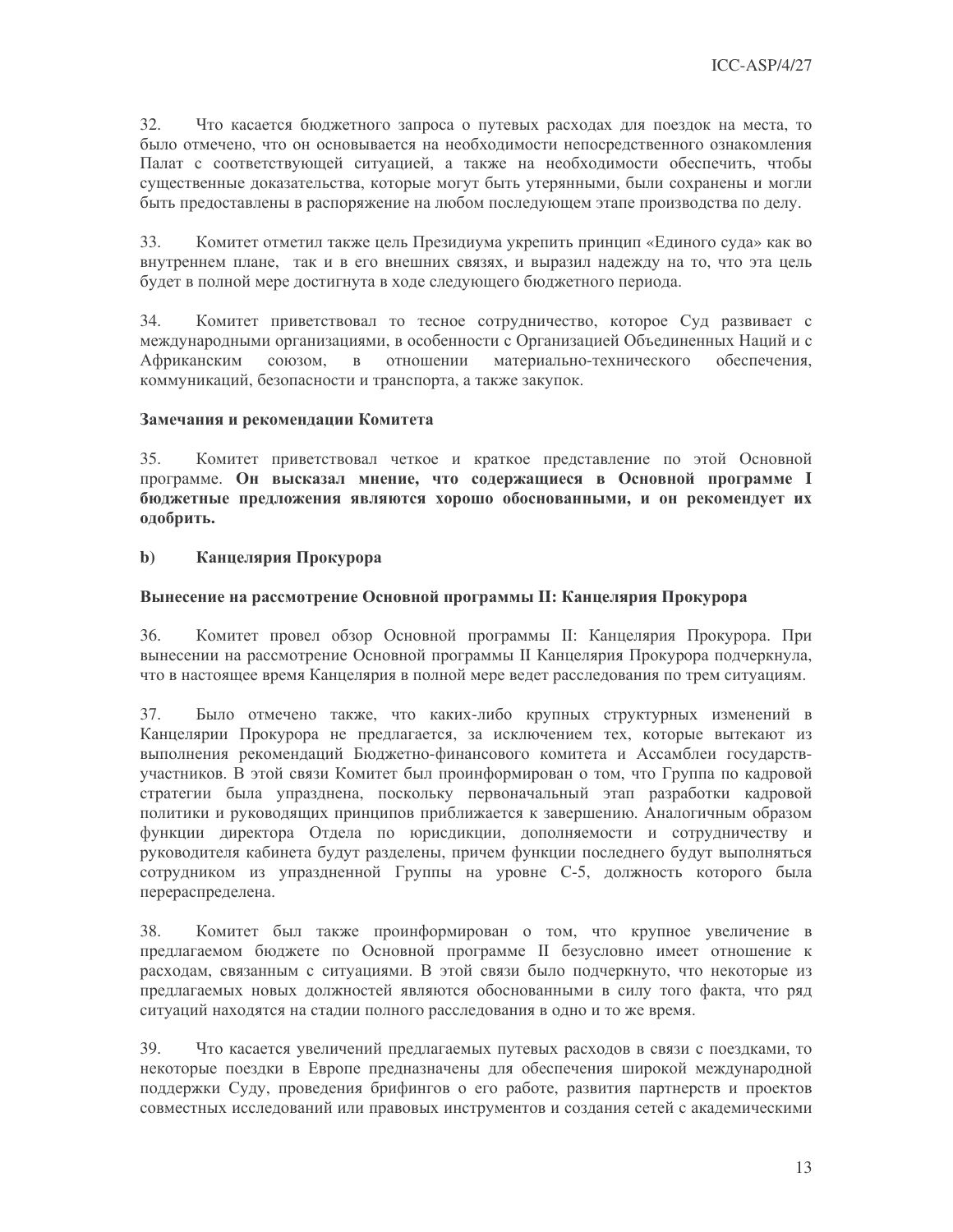учреждениями. Другие предлагаемые путевые расходы за пределами Европы связаны с необходимостью обеспечения присутствия выступающих в Суде адвокатов на местах с самого начала проведения расследования для обеспечения того, чтобы собранные доказательства (например, заявления свидетелей) были надлежащими и ценными для судебного процесса. Они обосновываются также теми трудностями и сопутствующими расходами, с которыми сопряжены поездки в отдаленные районы, где проводится большинство расследований.

40. Комитет был проинформирован о том, что на обозримое будущее реструктуризация Канцелярии завершена, а будущие изменения в кадровом составе будут связаны лишь с потребностями, вызванными фактическими ситуациями.

Комитет приветствовал подготовленные Канцелярией Прокурора выступления о 41. характере работы следственных групп. Они позволили Комитету получить яркую картину о практических вопросах, с которыми сталкиваются следственные группы при выполнении своей важнейшей работы. Комитет выразил восхищение проявляемой следственными группами самоотверженностью, которым зачастую приходится работать в чрезвычайно суровых условиях.

Комитет с признательностью отметил тот факт, что сделанные им на предыдущей 42. сессии рекомендации о реорганизации Канцелярии были выполнены, и сделано это было так, чтобы не затрагивать без необходимости оперативный потенциал Программы.

## Замечания и рекомендации Комитета

Программа 2200: Отдел по юрисдикции, дополняемости и сотрудничеству

Комитет рассмотрел просьбу Отдела о создании двух дополнительных должностей 43. – одной С-2 (помощник аналитика по ситуации) (подпрограмма 2220, пункт 115) и одной должности С-3 (консультант по международному сотрудничеству) (подпрограмма 2230, пункт 124). После тщательного рассмотрения обоснований Комитет постановляет рекомендовать создать дополнительную должность С-3. Что касается должности С-2, то он рекомендует, чтобы на данном этапе финансирование этой должности вновь было проведено по категории временного персонала, без ущерба для повторного представления предложения на более позднем этапе, если это будет оправдано ситуацией.

## Программа 2300: Следственный отдел

44. Комитет был впечатлен сделанным представлением и рекомендует одобрить сделанные по Программе предложения. В то же время Комитет принял к сведению исправление, внесенное Канцелярией Прокурора в отношении числа дополнительных должностей технических сотрудников по вводу данных (об увеличении с пяти до семи) (подпрограмма 2320, пункт 144), но он счел целесообразным удержать количество дополнительных должностей технических сотрудников по вводу данных на уровне пяти. Насколько понимает также Комитет, существенные бюджетные потребности Отдела являются показателем достигнутого прогресса. В то же время Комитет высказал надежду на то, что в обозримом будущем новые изменения, вытекающие из сферы полномочий Отдела, будут в достаточной мере покрываться за счет уже выделенных для него ресурсов.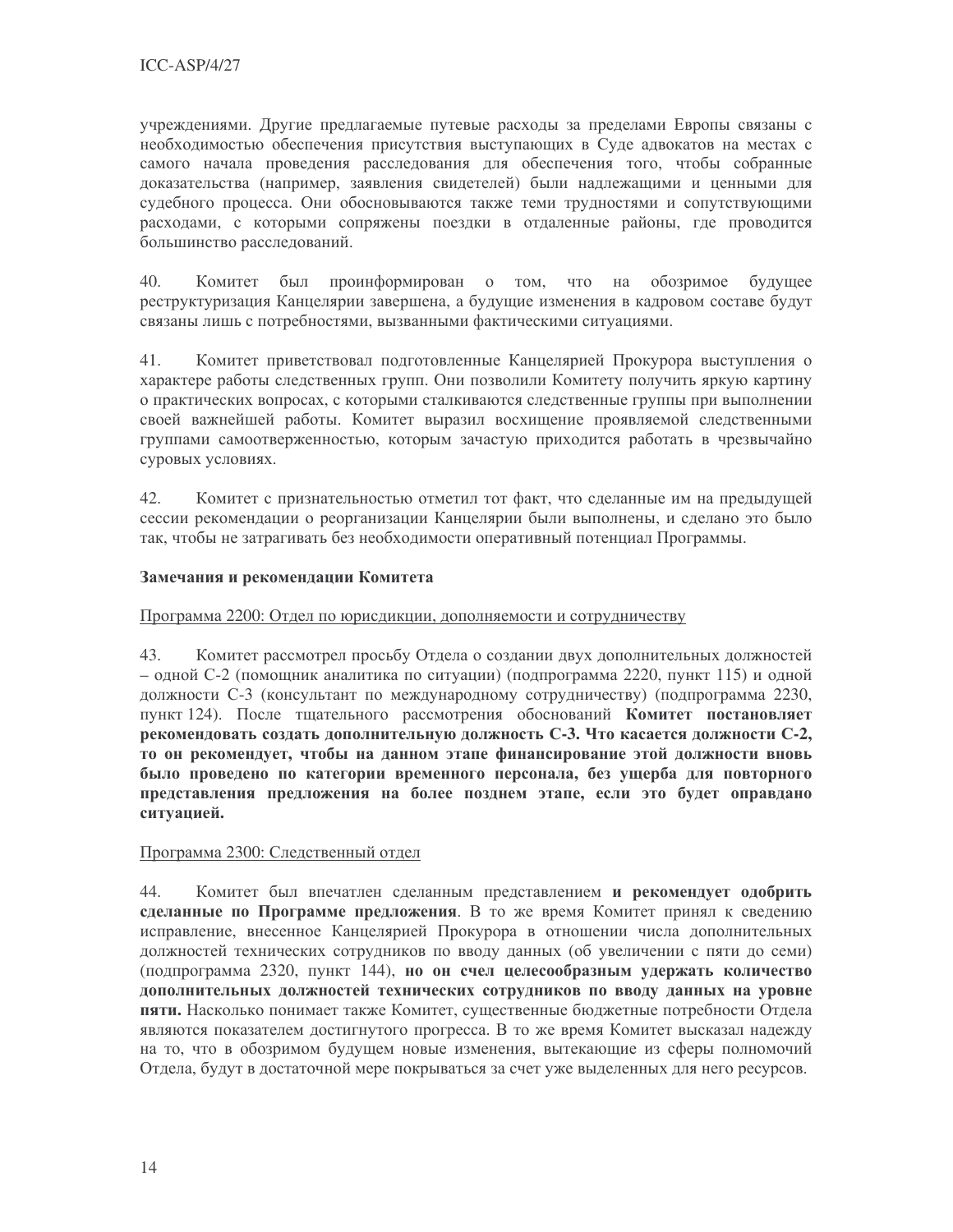### Программа 2400: Отдел уголовного преследования

45. Комитет высказал мнение о том, что Группе судебного разбирательства 3 вряд ли придется столкнуться с требованием о ведении деятельности по судебному разбирательству в течение следующего бюджетного периода. Вследствие этого в отношении подпрограммы 2420 (пункт 191) Комитет рекомендует создать одну должность сотрудника по правовым вопросам С-3 и одну должность сотрудника по правовым вопросам С-2, но не создавать должность помощника по уголовному преследованию ОО-ПР. Он рекомендует также создать должность руководителя производства по делу С-1, одну из двух должностей сотрудников по поддержке судебного разбирательства ОО-ПР для судебной группы (ситуация I) и только одну из двух должностей сотрудников по поддержке судебного разбирательства ОО-ПР для судебной группы 2 (ситуация II). Что касается одной группы судебного разбирательства полного состава, запрошенной для ситуации III, то Комитет рекомендует создать одну должность старшего судебного адвоката С-5; одну должность судебного адвоката С-4 (с перераспределением из подпрограммы 2320); одну должность помощника судебного адвоката С-2 и две должности сотрудников по поддержке судебного разбирательства ОО-ПР. Он рекомендует не создавать вторую должность адвоката предварительного производства С-4, должность руководителя производство по делу С-1 и должность помощника по уголовному преследованию  $OO-HP$ .

## Путевые расходы

Комитет был не в полной мере убежден тем логическим обоснованием, которое 46. лежит в основе некоторых предложенных путевых расходов, и, по его мнению, некоторые из предложений были недостаточно обоснованными. Он рекомендует сократить базовые путевые расходы в рамках Канцелярии Прокурора на 50 000 евро. Это сокращение не направлено на применение к путевым расходам, связанным с ситуациями.

Секретариат Суда  $\mathbf{c}$ 

## Вынесение на рассмотрение Основной программы III: Секретариат Суда

47. Комитет подробно рассмотрел предложения и приветствовал возможность их тщательного обсуждения с Секретарем и с каждым из его директоров отделов и руководителей Секций. Комитет выразил особую признательность за проведение этого диалога и за предоставленные всеми заинтересованными сторонами разъяснения.

48. Комитет пришел к выводу о том, что для эффективного функционирования Суда в некоторых областях необходимы увеличения численности персонала, в частности, в тех секциях, которые непосредственно обслуживают предварительное производство и судебные разбирательства и деятельность и операции Канцелярии Прокурора на местах, таких, как занимающиеся вопросами охраны и безопасности, информационнокоммуникационных технологий, организации судопроизводства, устного и письменного перевода, а также потерпевших и свидетелей.

49. Однако одна из причин озабоченности связана с темпами роста персонала, путевых расходов, не связанных с ситуациями, услуг по контрактам, временного персонала и общих оперативных расходов. В ряде случаев либо отмечались погрешности, либо предложения основывались на очень амбициозных предположениях относительно деятельности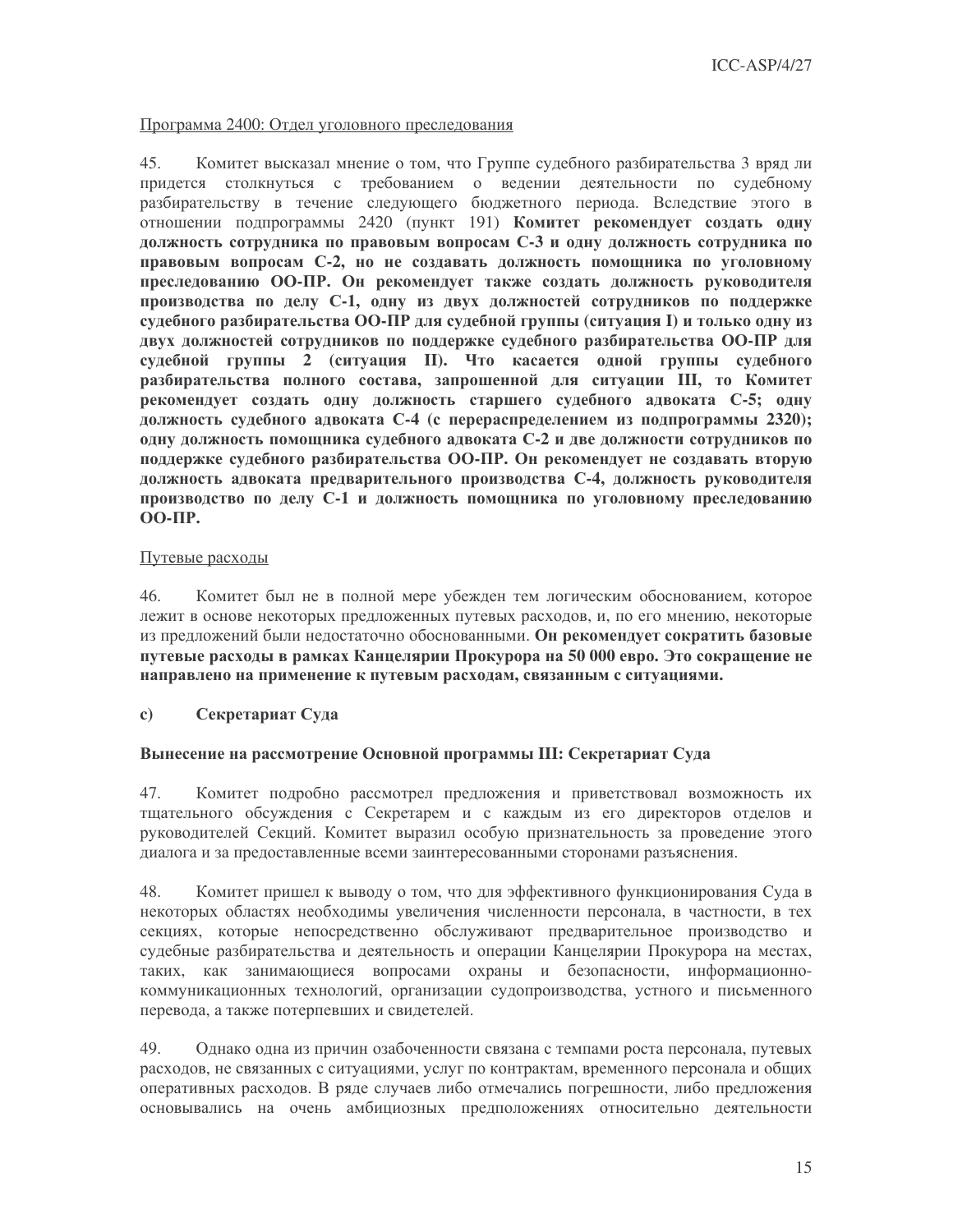Секретариата и той поддержки, которая требуется для других секций Суда. По мнению Комитета, для определения правильного объема требуемых ресурсов необходим больший опыт проведения операций на местах и ведения судебных разбирательств. Комитет высказал мнение о том, что рост прогнозируемой рабочей нагрузки не должен автоматически влечь за собой сопоставимое по масштабам увеличение ресурсов. Тем не менее, Комитет учел необходимость предоставления Секретарю достаточной возможности для маневра с целью удовлетворения потребностей Суда в 2006 году.

# Замечания и рекомендации Комитета

50. Как и по предыдущим бюджетам по программам, Комитет отметил, что во многих случаях запросы о выделении ресурсов на поездки в Европе и за пределами Европы для поездок, не связанных с операциями на местах (связанных с ситуациями), имеют очень ограниченное обоснование или не имеют его совсем и что тенденция к распределению небольших сумм на путевые расходы среди всех секций продолжает существовать. В связи с этим Комитет рекомендует сократить общие бюджетные средства Секретариата на путевые расходы, подпадающие под статью базовых ресурсов (т.е. 363 200 евро), на 30 процентов и просит Секретаря перераспределить средства в соответствии с приоритетами.

## 3100: Канцелярия Секретаря

Комитет был проинформирован о том, что Секретарь будет рекомендовать 51. Председателю учредить должность заместителя Секретаря на уровне Д-1 (подпрограмма 3110, пункт 217). Комитет не возражает против учреждения этой должности при условии, что она будет заполнена специалистом, обладающим высокой квалификацией в деле исполнения управленческих функций, с тем чтобы укрепить соответствующий потенциал Секретариата. Комитет отметил, что заместитель Секретаря должен избираться судьями так же, как избирается Секретарь.

52. Заместитель Секретаря будет оказывать поддержку Секретарю в выполнении его залач. Поэтому заместитель Секретаря не должен располагать отлельной внутриучрежденческой структурой, а должен быть в полной мере включенным в Собственную канцелярию Секретаря, которая состоит в настоящее время из пяти сотрудников. По этой причине Комитет рекомендует не утверждать одну должность С-2 и одну должность ОО-ПР, о которых говорится в подпрограмме 3110, пункты 220 и  $221.$ 

53. В рамках базовых ресурсов по Секции юридического консультативного обслуживания предлагается дополнительная должность С-2 (подпрограмма 3130, пункт 236). Комитет отметил, что описание должностных функций по этой должности соответствует общему описанию деятельности данной секции, которая состоит в настоящее время из семи сотрудников. С учетом увеличения численности сотрудников в других отделах и секциях, выполняющих аналогичную правовую работу, Комитет не убежден в необходимости создания в 2006 году дополнительной штатной должности. Поэтому Комитет рекомендует удовлетворять потребности, связанные с этой должностью С-2, за счет ассигнований на ВПОН.

Комитет уделил особое внимание потребностям в ресурсах Секции по охране и 54. безопасности (подпрограмма 3140), которая отвечает за безопасность во временных помещениях и в отделениях на местах, а также за защиту сотрудников, выезжающих в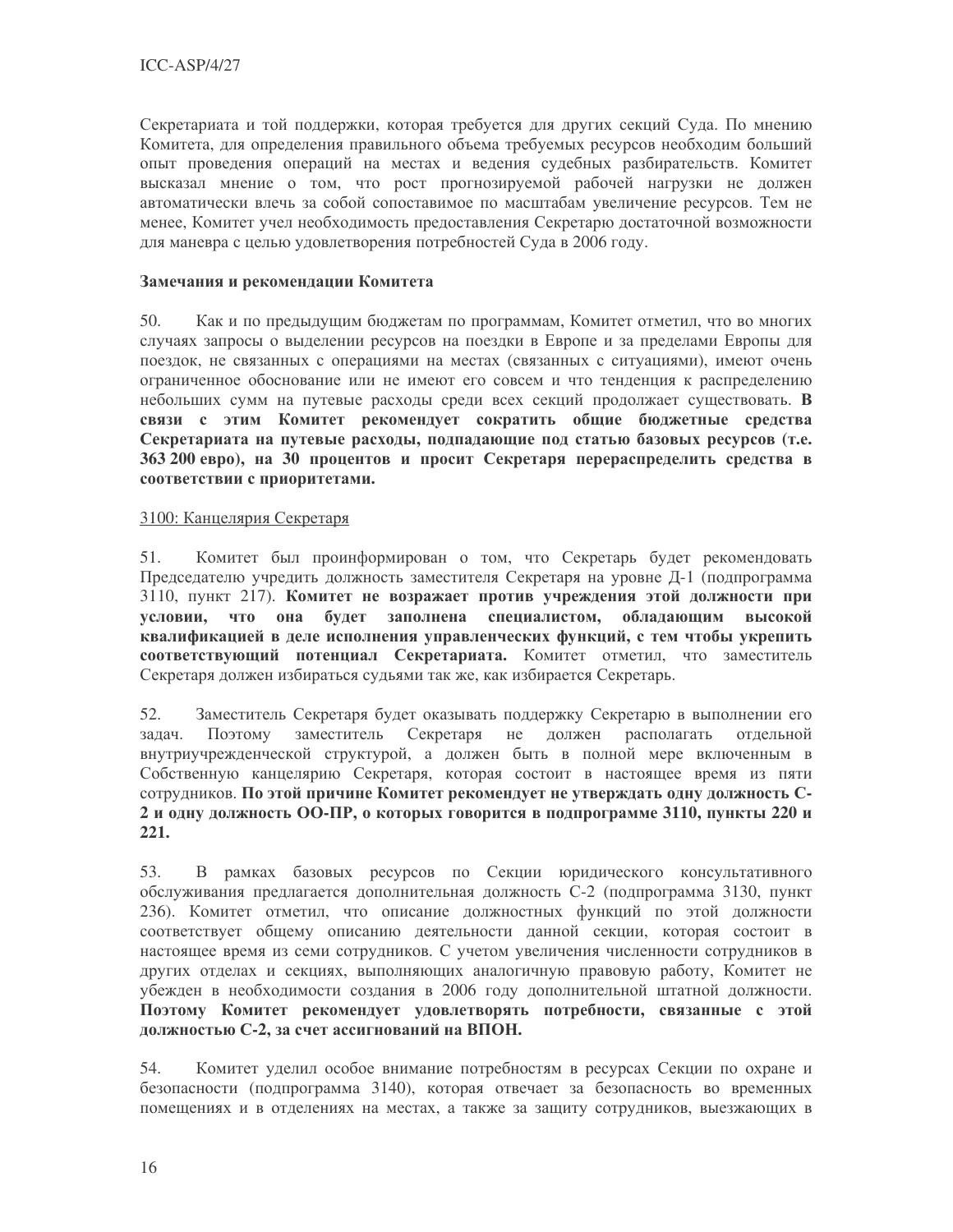различные страны, где ведутся расследования. Для обеспечения безопасности в новом здании Суда (пункт 246) требуется пять дополнительных сотрудников (ОО-ПР). Комитет рекомендует утвердить одну должность ОО-ПР (руководитель службы безопасности) и обеспечить исполнение функций, связанных с четырьмя другими должностями, за счет ВПОН. Кроме того, для обеспечения безопасности на местах требуется сотрудник по обеспечению безопасности на местах С-3 (пункт 248) и 15 сотрудников безопасности ОО-ПР (пункт 249). Комитет рекомендует утвердить должность С-3, 12 должностей ОО-ПР и обеспечить ассигнования на оставшиеся три должности ОО-ПР за счет ВПОН.

55. По Управлению Контролера (подпрограмма 3150) предлагаются две должности помощников по бюджетному контролю ОО-ВР (пункт 263). Комитет рекомендует утвердить одну должность ОО-ВР в рамках базовых ресурсов и одну должность ОО-ВР в рамках ресурсов, связанных с ситуацией.

56. Комитет был проинформирован о проведении анализа расходов и преимуществ в связи с услугами по обеспечению безопасности за счет внешнего подряда в сравнении с включением в штат собственного персонала по охране и безопасности, который был бы нанят непосредственно Судом, в результате чего был сделан вывод о том, что расходы на собственный персонал составляют несколько меньшую сумму.

Поскольку окончательное решение о наиболее эффективном пути обеспечения 57. безопасности персонала Суда должно приниматься в 2006 году. Комитет рекомендует представить обзор конъюнктуры рынка для рассмотрения на его шестой сессии.

### 3200: Отдел общего алминистративного обслуживания

58. По этому Отделу одна должность С-2 предлагается в рамках Канцелярии директора (подпрограмма 3210, пункт 269) и три должности С-3 руководителей отделений на местах в рамках новой секции операций на местах (подпрограмма 3280, пункт 331). Комитет рекомендует утвердить эти должности. В Секции людских ресурсов в связи с созданием нескольких внутренних комитетов и советов предлагается создать одну дополнительную должность С-2 (подпрограмма 3220, пункт 278). По мнению Комитета, задачи, описание которых дается в связи с данной должностью, не дают оснований для найма дополнительного специалиста. Поэтому Комитет рекомендует не утверждать эту должность.

59. По тому же Отделу испрашиваются 16 новых должностей ОО-ПР в рамках Секции людских ресурсов (подпрограмма 3220, пункты 279 и 280), Бюджетно-финансовой секции (подпрограмма 3240, пункты 292, 293 и 294), Секции общего обслуживания (подпрограмма 3250, пункты 300, 301, 302, 303 и 304) и Секции закупок (подпрограмма 3270, пункт 326). После рассмотрения каждой из них Комитет рекомендует утвердить девять должностей ОО-ПР и обратиться к Секретарю с просьбой распределить эти должности в соответствии с приоритетами.

Комитет уделил особое внимание потребностям в персонале и ресурсах, не 60. связанных с персоналом, Секции информационных и коммуникационных технологий (подпрограмма 3260). Информация, представленная Секретариатом Суда Комитету, была исчерпывающей  $\,$  M  $\,$ содержала разбивку расходов на информационные  $\mathbf{M}$ коммуникационные технологии, покрываемых за счет общих оперативных расходов.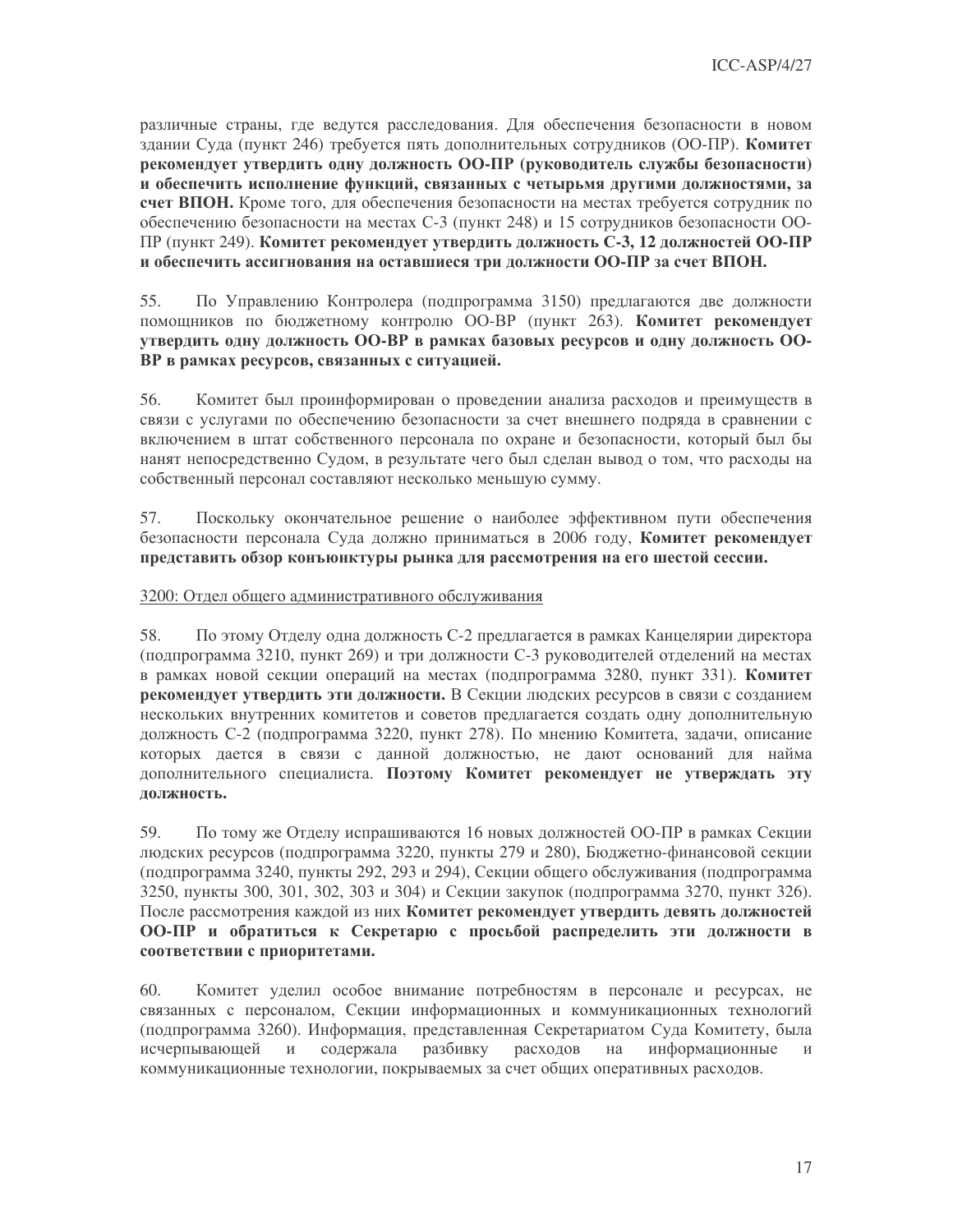61 Комитет принял к сведению, что для Секции испрашиваются семь дополнительных должностей технических сотрудников ОО-ПР (подпрограмма 3260, пункты 311, 312, 313, 315, 316 и 317). Комитет рекомендует утвердить пять должностей ОО-ПР и рассмотреть вопрос о принятии решения о создании двух остальных должностей ОО-ПР позднее, в рамках следующего бюджета по программам, с учетом показателей объема работы.

62. В связи с расходами, не связанными с персоналом, Комитет отметил, что расходы на информационные и коммуникационные технологии увеличатся с 1 млн. евро до 4,4 млн. евро (313 процентов). Кроме того, будет иметься положительное сальдо в размере 860 000 евро по статье услуг по контрактам (включая профессиональную подготовку), которое также предполагается использовать для закупок и покрытия расходов, связанных с информационными и коммуникационными технологиями. Комитет признал, что расходы на аппаратное и программное обеспечение, а также эксплуатационные расходы, связанные с информационными и коммуникационными технологиями, в основном представляют собой фиксированные расходы, которые нельзя сократить без ущерба для обслуживания персонала и мероприятий Суда или без замедления развития проектов в этой области. Тем не менее, у Комитета вызвало озабоченность резкое повышение расходов на программное обеспечение (SAP, TRIM, «электронный суд», «Оракл» и т.д.). Комитет отметил также, что увеличение расходов на коммуникации в основном связано с потребностями в этой области, которые имеют чрезвычайно важное значение. Вместе с тем Комитет высказал мнение, что значительная часть этих коммуникационных расходов будет приходиться на переговоры по мобильным телефонам и оплату фиксированных линий телефонной связи в двух направлениях между штаб-квартирой Суда в Гааге и местами проведения полевых операций, а также другими местами во всем мире. В понимании Комитета каких-либо особых ограничений на связь в служебных целях для сотрудников не установлено и сотрудникам миссий телефоны предоставляются на регулярной основе. Комитет отметил необходимость и впредь осмотрительно подходить к финансовым вопросам и контролировать расходы, поддерживая в то же самое время на высоком уровне дух сотрудников, работающих на местах в таких сложных условиях. И все же Комитет был серьезно озабочен прогнозируемым объемом расходов на информационные и коммуникационные технологии в 2006 году, которые могут выйти из-под контроля. Соответственно, Комитет рекомендует сократить бюджет Секции информационных и коммуникационных технологий на 600 000 евро по статьям общих оперативных расходов и услуг по контрактам и просит Секретаря через Контролера срочно разработать процедуры использования коммуникационных средств сотрудниками всех секций в штаб-квартире Суда во время поездок и работы на местах в целях контроля за такими расходами и достижения максимальной эффективности.

63. Для Канцелярии Директора (подпрограмма 3210, пункт 272) в бюджете по статье ВПОН предусмотрены расходы в размере 150 000 евро на случай возникновения непредвиденных обстоятельств, включая превышение расходов на системы ИКТ и операции на местах. Комитет считает, что это не является надлежащим основанием для использования средств ВПОН. Перерасхода следует избегать, и у Суда имеются другие средства покрытия расходов, связанных с непредвиденными обстоятельствами. Дополнительные ресурсы на эти мероприятия должны испрашиваться только в качестве крайней меры в исключительных и полностью оправдывающих дополнительные расходы обстоятельствах. Комитет отмечает также, что в разделе, касающемся Собственной канцелярии Секретаря, на ВПОН выделено 100 000 евро. Соответственно, Комитет рекомендует не утверждать сумму, равную 150 000 евро.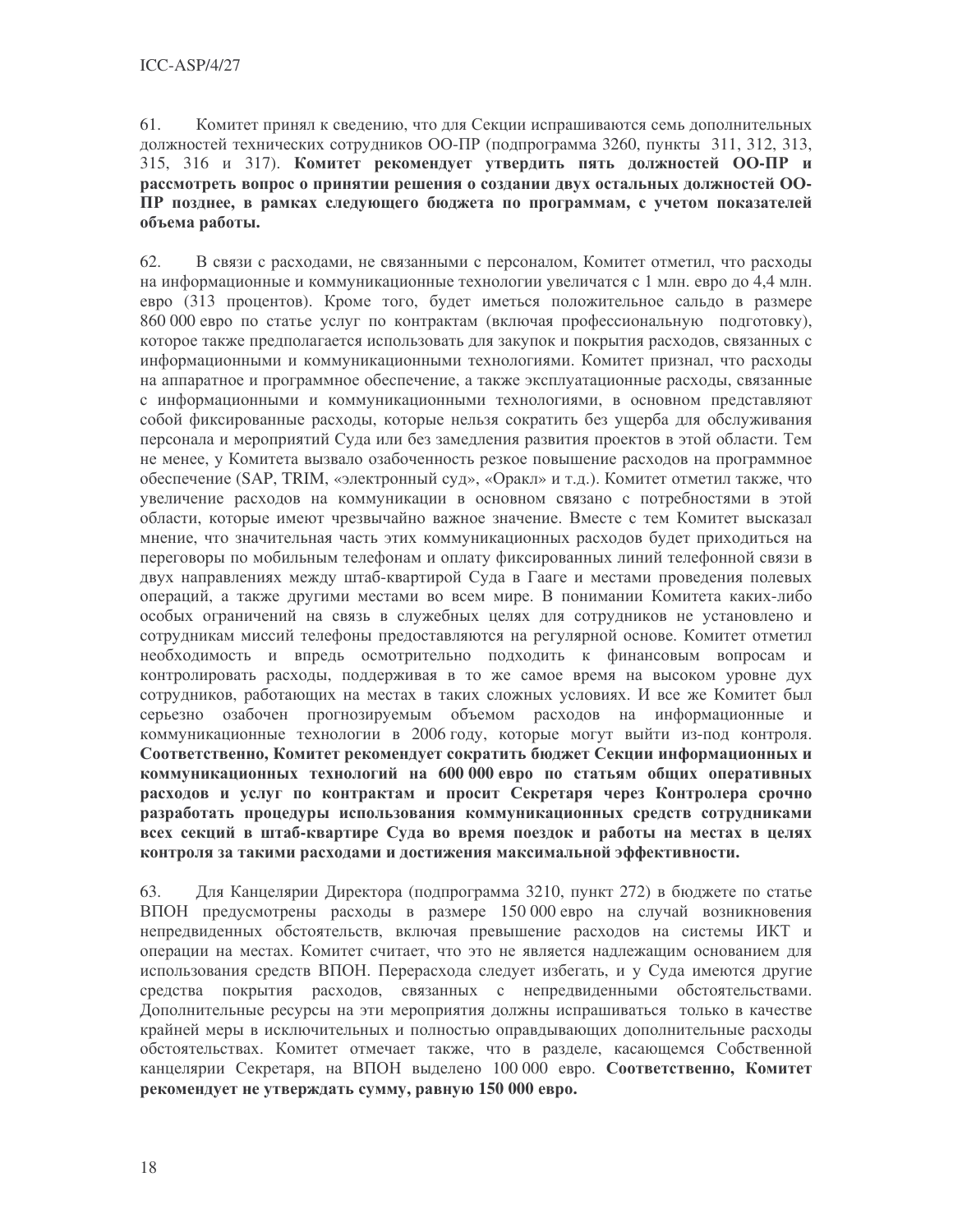### 3300: Отдел обслуживания Суда

64. Для данного Отдела, в частности для Секции организации судопроизводства (подпрограмма 3220), Секции устного и письменного перевода Суда (подпрограмма 3340), Группы по делам потерпевших и свидетелей (подпрограмма 3350), испрашиваются три должности С-4, восемь должностей С-3 и три должности С-2. Комитет рекомендует **УТВЕРДИТЬ ЭТИ ДОЛЖНОСТИ, ЗА ИСКЛЮЧЕНИЕМ СЛЕДУЮЩИХ:** 

- $\bullet$ Одна должность С-4 и одна должность С-3 устного и письменного переводчиков, которые предполагалось перевести в категорию ВПОН. Прежде чем создавать испрашиваемые должности, следует накопить больше опыта и четче определить потребности в ресурсах данной Секции с учетом фактической работы Суда.
- $\bullet$ Две должности С-2 в Группе по делам потерпевших и свидетелей ввиду создания двух должностей С-2 для сотрудников на местах Секции по вопросам участия потерпевших и возмещения им ущерба (подпрограмма 3530, Отдел по делам потерпевших и адвокатов). Хотя эти две группы относятся к различным отделам и их обязанности и задачи четко разграничены и разделены, сотрудники этих групп на местах должны тесно взаимодействовать и координировать свои усилия и деятельность.

65. Для того же Отдела испрашивается 21 должность ОО-ВР и ОО-ПР для всех секций (пункты 345-350, 357, 358, 374, 375 и 386-388). Комитет рекомендует утвердить 15 должностей ОО-ВР и ОО-ПР и перевести шесть должностей ОО-ПР в категорию ВПОН. Комитет просит включить вновь созданные должности в первую очередь в состав Секции организации судопроизводства и Группы по делам потерпевших и свилетелей.

66. Для Секции по вопросам содержания под стражей (подпрограмма 3300) в бюджете предусмотрена сумма в размере 1 633 600 евро для покрытия расходов на содержание под стражей, в частности на аренду у принимающего государства 12 камер стоимостью 378,82 евро за камеру в день. Эта цена не соответствует ставкам, применяемым принимающим государством к Международному уголовному трибуналу для бывшей Югославии (МТБЮ). Комитет рекомендует Ассамблее призвать Суд и принимающее государство заключить соглашение о ценах, аналогичных ценам для МТБЮ (216 евро за камеру в день), и предусмотреть в бюджете соответствующую сумму для ланной Секции.

### 3400: Секция общественной информации и документации

67. Данная Секция предлагает создать должность сотрудника С-3 по протоколу и конференциям (подпрограмма 3430, пункт 410), одну должность технического помощника ОО-ПР по протоколу (подпрограмма 3430, пункт 413) и одну должность помощника библиотекаря ОО-ПР (подпрограмма 3420, пункт 403). Комитет не убежден в целесообразности создания в настоящее время должностей С-3 и ОО-ПР. Кроме того, Комитет считает, что рассмотрение вопроса о создании должности помощника библиотекаря следует отложить до следующего бюджета по программам. Соответственно, Комитет рекомендует в настоящее время не создавать должность С-3 и две должности ОО-ПР по протоколу и библиотеке.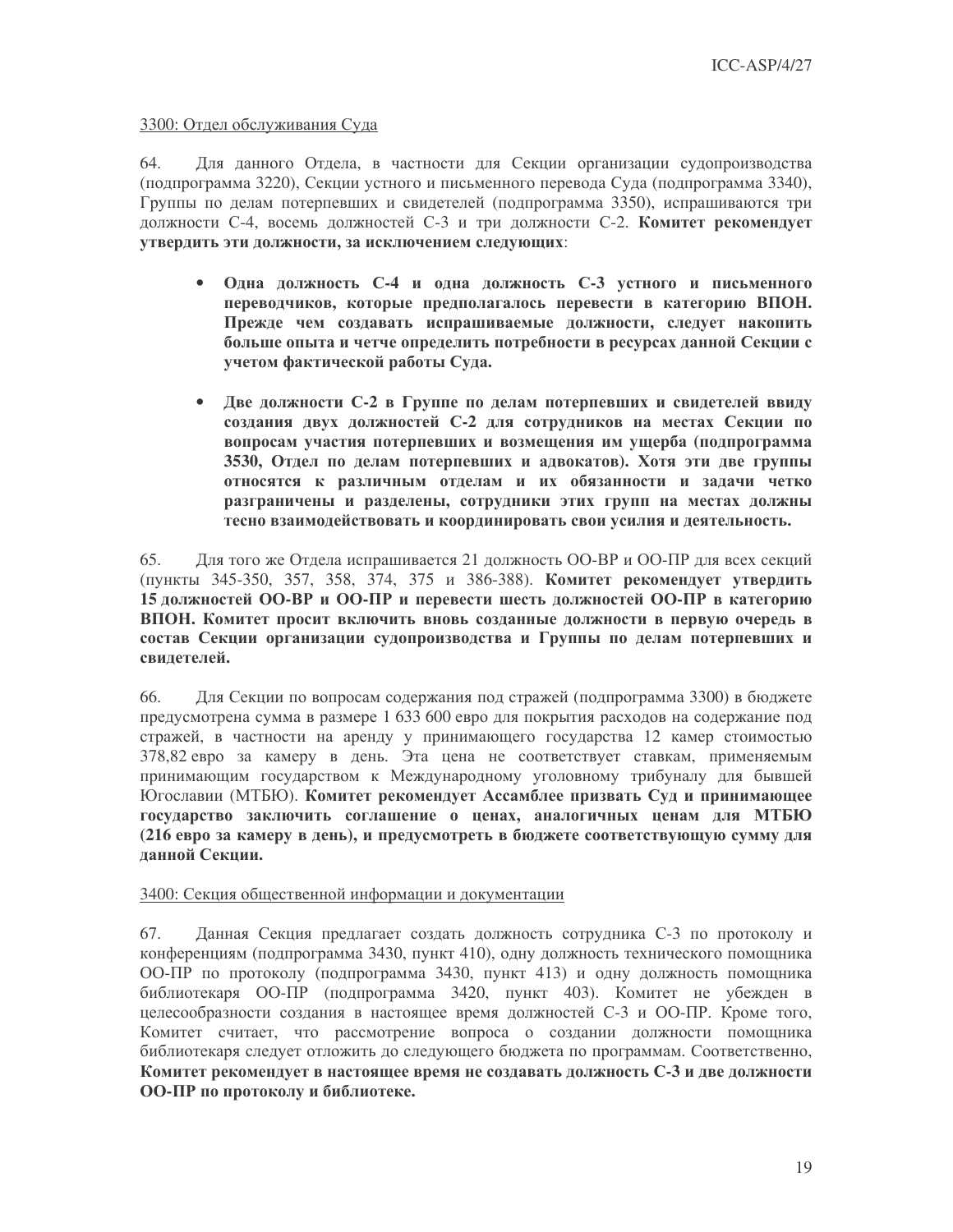68 Предлагается создать следующие новые должности: три должности ОО-ВР координаторов  $\Pi$ <sup>O</sup> вопросам общественной информации и информационнопросветительской деятельности (подпрограмма 3430, пункт 414) и восемь должностей ОО-ПР помощников по общественной информации и помощников по административным вопросам (подпрограмма 3430, пункты 415 и 416). Что касается деятельности на местах, то Комитет согласен с тем, что информационно-просветительская работа имеет чрезвычайно важное значение для понимания работы Суда и оказания ему поддержки странами, в которых проводятся расследования. Комитет был проинформирован о том, что в своей работе данная Секция будет в значительной мере опираться на поддержку со стороны неправительственных организаций (НПО), действующих на местах, и стремиться расширять информационно-просветительскую деятельность среди местного населения, в первую очередь среди стран, в которых находятся отделения на местах. В свете различных условий на местах и необходимости накопить больше опыта в области использования различных способов и средств информирования местного населения в качестве первого шага следует обеспечить более осмотрительный подход к проводимой на местах работе. Он рекомендует утвердить три должности ОО-ВР и пять должностей ОО-ПР для проведения мероприятий на местах и рассмотреть объем работы сотрудников и помощников на местах в рамках следующего бюджета по программам.

### 3500: Отдел по делам потерпевших и адвокатов

69. Комитет не имел возражений против предложений, касающихся сотрудников категории специалистов и общего обслуживания. Вместе с тем Комитет отметил, что по статье услуг по контрактам (включая профессиональную подготовку) в бюджете предусмотрена крупная сумма расходов, не связанных с персоналом, - 3 392 100 евро. Значительная часть этих расходов была утверждена в предыдущем бюджете по программам и могла оказаться необходимой для обеспечения услуг зашиты и юридического представительства потерпевших. Однако Комитет высказал мнение, что суммы, выделяемые на защиту и юридическое представительство потерпевших, должны быть более сбалансированными, и отметил, что общая сумма ассигнований на услуги по контрактам является несколько завышенной и основывается на предположениях относительно широкого участия свидетелей и потерпевших в 2006 году (см. приложение III к предлагаемому бюджету по программам на 2006 год). Соответственно, Комитет рекомендует сократить эту сумму на 10 процентов.

## 3600: Секретариат Целевого фонда для потерпевших

 $70 -$ Комитет рекомендует утвердить предлагаемый бюджет Секретариата Целевого фонда для потерпевших, содержащийся в приложении А к докладу Совета управляющих Целевого фонда для потерпевших за период с 16 июля 2004 года по 15 августа 2005 года (ICC-ASP/4/12).

#### d) Секретариат Ассамблеи государств-участников

# Вынесение на рассмотрение Основной программы IV: Секретариат Ассамблеи государств-участников

71. Комитет заслушал представление директора Секретариата по предлагаемому бюджету по программам на 2006 год для Основной программы IV, касающейся Секретариата Ассамблеи государств-участников.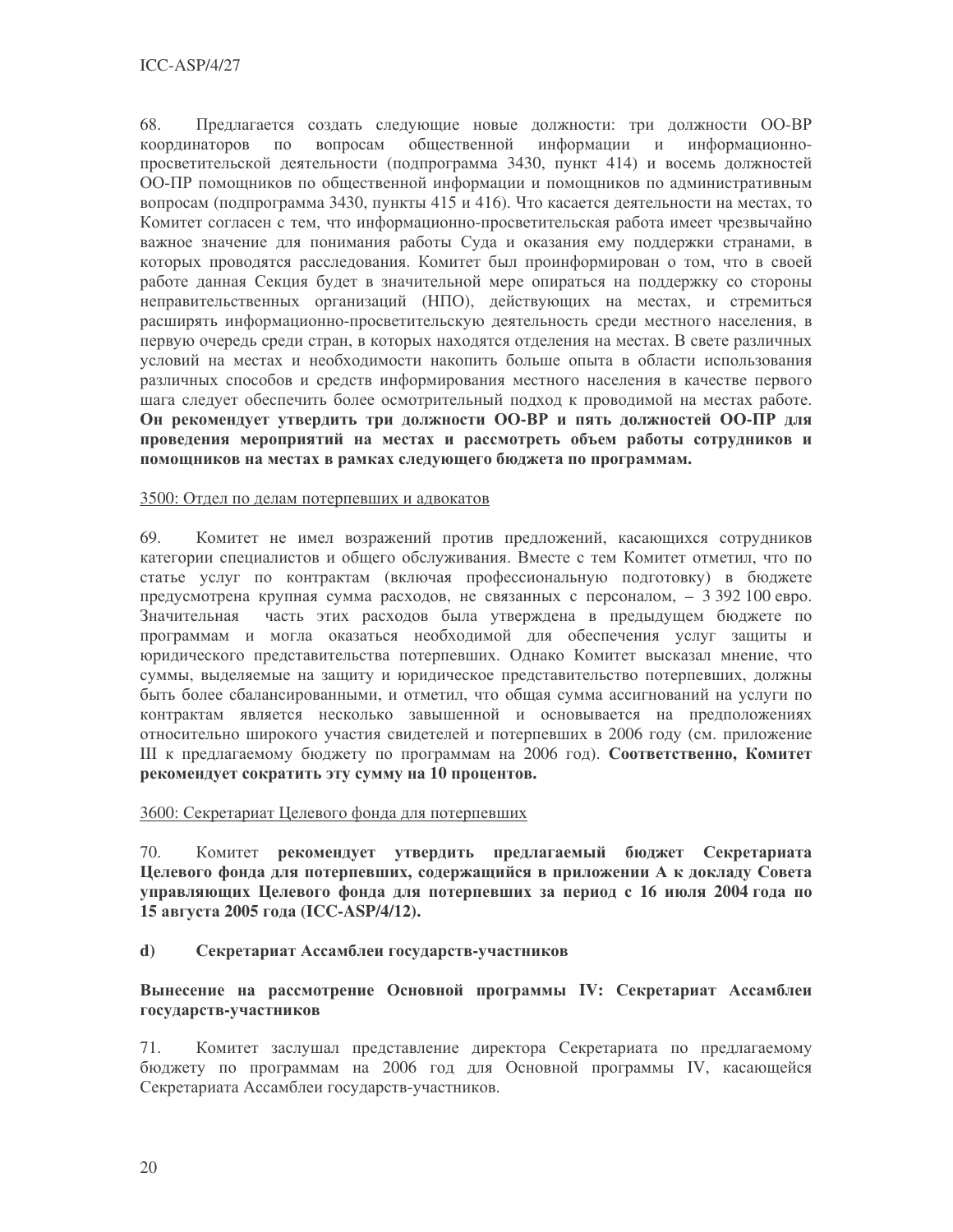72. Комитет был проинформирован о том, что предложения по бюджету Основной программы IV были подготовлены на основе предположения о том, что в 2006 году будут проведены одна сессия Ассамблеи государств-участников и две сессии Бюджетнофинансового комитета и что Секретариату необходимо будет обслуживать ряд рабочих групп, созданных Ассамблеей.

Комитет был проинформирован о том, что фактический рост составляет 73. 20 процентов и что этот процент включает увеличения, обусловленные более высокими ставками суточных для письменных переводчиков, повышением стоимости авиабилетов бизнес-класса для членов Комитета, индексацией с учетом роста цен уровня общих оперативных расходов и т.д.

### Замечания и рекомендации Комитета

74 Комитет отметил, что Финансовые положения и правила Суда требуют представления предлагаемого бюджета по программам Комитету и государствамучастникам по крайней мере за 45 дней до начала сессии Комитета. С учетом нынешних сроков проведения сессии Ассамблеи Суд должен был завершить подготовку бюджета к июлю, с тем чтобы его можно было достаточно заблаговременно препроводить Ассамблее государств-участников. В этой связи Комитет принял также к сведению рекомендацию Внешнего аудитора, в которой Суду было рекомендовано рассмотреть необходимость продления сроков представления проекта бюджета, с тем чтобы имелось достаточно времени для его рассмотрения руководством. Комитет признал также необходимость заблаговременного представления бюджета, с тем чтобы Секретариат мог провести необходимую работу по редактированию, письменному переводу и размножению. В этой связи Комитет просил Секретариат сообщить ему сумму дополнительных расходов, которые могут потребоваться для сокращения периода подготовки бюджета, в частности для перевода этого документа в течение 22 календарных дней. Это позволит Комитету вынести соответствующую рекомендацию на своей следующей сессии.

### 75. Комитет рекомендует утвердить предложения по бюджету, содержащиеся в Основной программе IV.

#### $e)$ Инвестиции в помещения Суда

### Вынесение на рассмотрение Основной программы V: инвестиции в помещения Суда

76. Комитет заслушал представление Секретаря Суда по предлагаемому бюджету по программам на 2006 год для Основной программы V.

77. Комитет был проинформирован о намерении Суда построить в течение 2006 года второй зал судебных заседаний, который был ранее утвержден Ассамблеей. Комитет отметил, что ассигнования, испрашиваемые Судом на строительство, не имеют каких-либо новых финансовых последствий для государств-участников. Однако Комитет был проинформирован о том, что, поскольку для обеспечения ассигнований необходимо будет перевести средства из Основной программы III (Секретариат) в Основную программу V, для этого требуется разрешение Ассамблеи. Экономия будет фактически достигнута за счет одновременного строительства сразу двух залов судебных заседаний.

78. В связи с постоянными помещениями Комитет был проинформирован о том, что Суд продолжает заниматься их планированием, что предполагает, в частности, завершение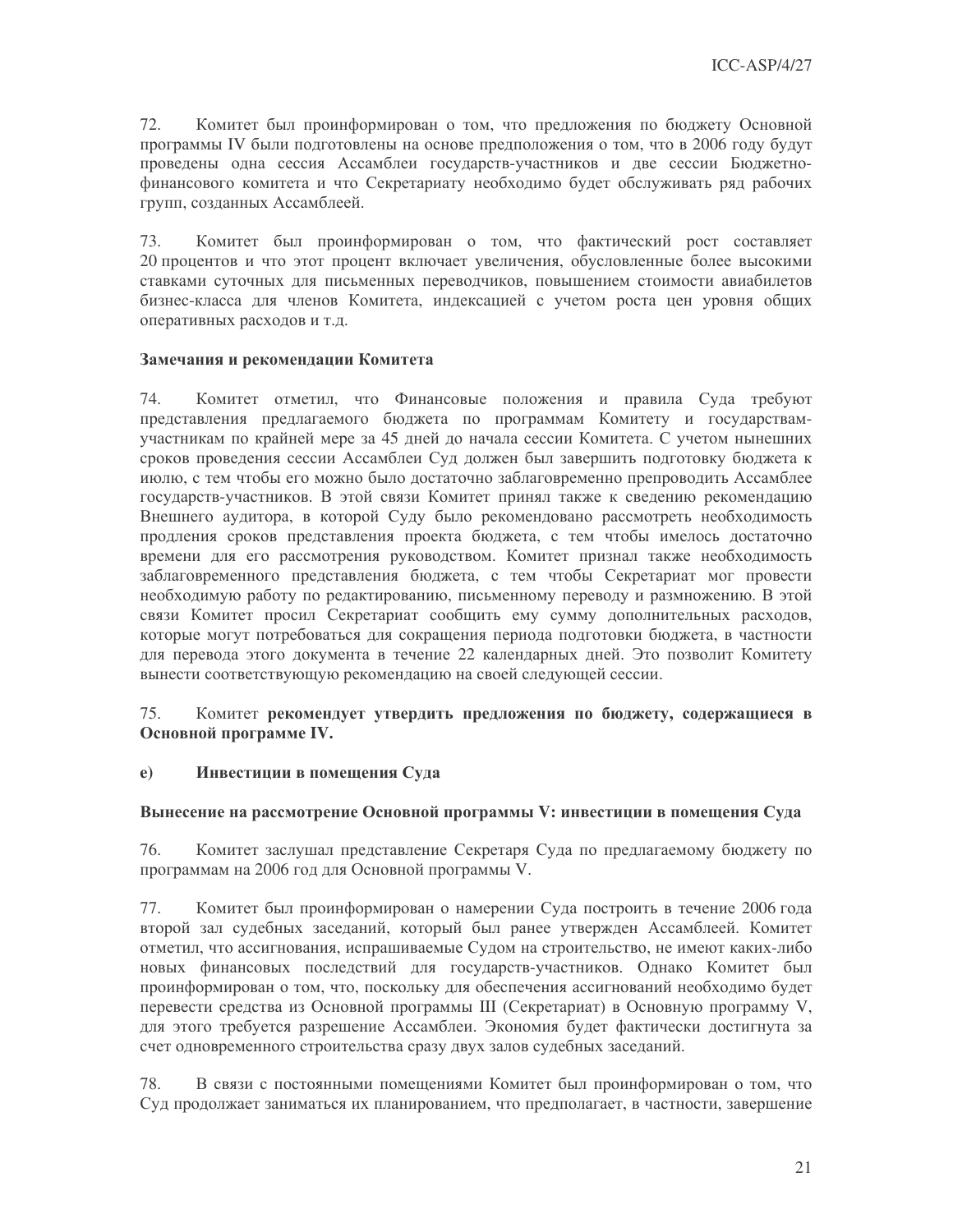подготовки задания на проектирование, выявление надлежащих вариантов и форм финансирования будущего участка и помещений, а также проведение архитектурного конкурса на лучший проект помещений. В этом отношении он отметил, что для Суда будет важно заручиться экспертной помощью в процессе планирования помещений и подготовки к их строительству, с тем чтобы можно было продолжать действовать на основе надлежащей, независимой и нейтральной проверки всех аспектов соответствующей работы, в частности, аспектов технического характера, имеющих отношение к архитектурному проекту и строительству.

## Замечания и рекомендации Комитета

79. Комитет отметил, что объем финансирования, испрашиваемого для данной программы, по сравнению с 2005 годом был значительно сокращен, и признал, что Суду потребуются консультации независимых экспертов. Комитет рекомендует утвердить данную Основную программу и перевод средств из одной основной программы в другую.

#### D. Постоянные помещения Суда

80. Перед членами Комитета выступили посол Эдмонд Велленстайн, Генеральный директор Целевой группы по МУС министерства иностранных дел принимающего государства, посол Жилберту Верне Сабойа (Бразилия), координатор Гаагской рабочей группы Бюро и Секретарь Сула и его сотрудники. Основное внимание в ходе обсуждений было уделено трем докладам, представленным Судом по просьбе Комитета, высказанной им на четвертой сессии<sup>5</sup>. В частности, были обсуждены следующие доклады:

- Финансовое сравнение трех вариантов размещения Суда (ICC-ASP/4/23);
- Методы финансирования помещений, применяемые другими международными организациями (ICC-ASP/4/25);
- Структура оценок численности штатного персонала (ICC-ASP/4/24).

81. С самого начала Суд указал, что в этом году он не ожидает поступления от Комитета или Ассамблеи окончательных рекомендаций или решений относительно постоянных помещений. На данной стадии Суд ожидает:

- рекомендаций по одному из трех вариантов размещения Суда;
- замечаний по вопросам финансирования;
- $\bullet$ осведомленности о последствиях, обусловленных графиком работ;
- $\bullet$ поддержки необходимой подготовительной работы и работы по планированию.

82. Комитет отметил, что Суд еще не дал ответа по существу на высказанную ему на четвертой сессии Комитета просьбу о представлении более подробной информации относительно структуры его оценок штатного состава. Суд указал, что эта информация будет предоставлена в рамках процесса разработки Модели численности персонала Суда. В настоящее время эта модель разрабатывается наряду со Стратегическим планом Суда, в

<sup>5</sup> Комитет постановил препроводить Ассамблее эти три доклада, а также четвертый доклад, рассмотренный на его четвертой сессии, которые первоначально были изданы в качестве документов ICC-ASP/4/CBF.2/4, ICC-ASP/4/CBF.2/5, ICC-ASP/4/CBF.2/6 и ICC-ASP/4/CBF.1/3, соответственно.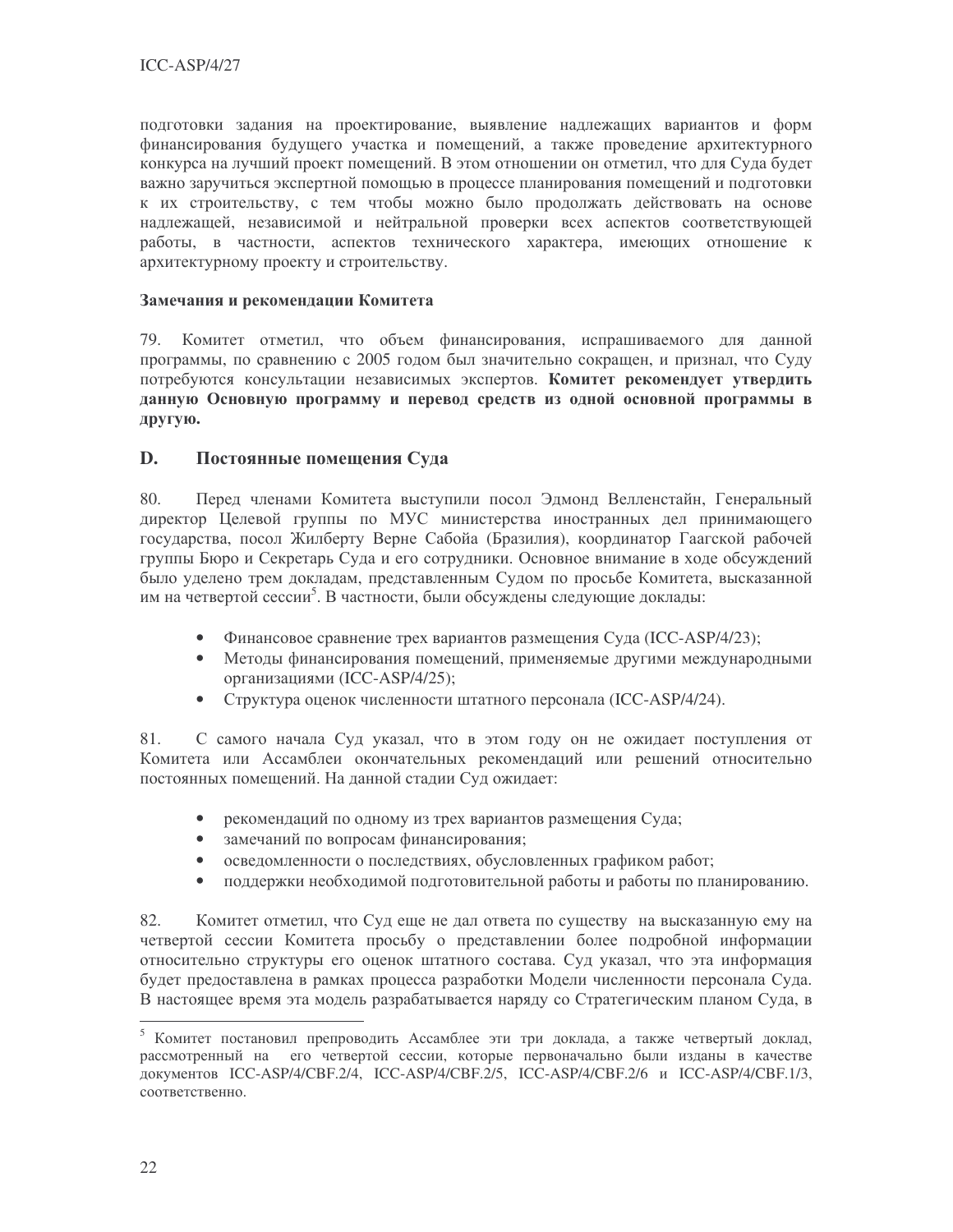котором будут содержаться стратегии Суда по достижению его целей. До следующего года подготовка проекта плана завершена не будет.

83. Ввиду вышесказанного, Комитет счел, что он не может добиться какого-либо дальнейшего прогресса по сравнению с положением, представленным в его докладе о работе четвертой сессии. Комитет выразил мнение, что из всех имеющихся вариантов вариант строительства в Александерказерне, очевидно, обеспечивает наибольшую гибкость  $\mathbf{c}$ точки зрения возможностей удовлетворения потребностей **BCCX** заинтересованных сторон после их окончательного определения. Однако Комитет не может значительно продвинуться в этой области до тех пор, пока не развернется и не будет утверждена Ассамблеей работа над численностью штатного персонала и Стратегическим планом Суда. В частности, необходимо будет принять во внимание будущий подход Суда к слушаниям за пределами штаб-квартиры Суда, предусмотренным в пункте 3 статьи 3 Римского статута.

По вопросу о финансировании постоянных помещений Комитет отметил, что 84. каких-либо явных изменений в позиции принимающего государства в том, что касается стоимости земли, строительства и уровня эксплуатационных расходов, не произошло и что их по-прежнему необходимо будет финансировать на коммерческих условиях. Комитет рассмотрел документ, в котором представлены методы финансирования, используемые другими аналогичными международными организациями. Комитет выразил надежду, что это будет способствовать принятию окончательного решения по данному вопросу, которое будет приемлемо для всех сторон. Даже с учетом содействия, которое принимающее государство может, по его мнению, оказать Суду, постоянные помещения представляют собой крупное обязательство, которое может резко изменить бюджет Суда. В свете вышесказанного Комитет выразил мнение, что государствам и другим заинтересованным сторонам следует уделить внимание изучению возможности покрытия некоторой части расходов на постоянные помещения за счет пожертвований или безвозмездных кредитов.

Комитет рассмотрел также механизмы руководства и обеспечения гарантий, 85. которые должны быть созданы.

86. Капиталовложения в постоянные помещения будут представлять собой наиболее крупные единовременные капиталовложения государств-участников в развитие Суда на предсказуемое будущее. Планировка и вместительность помещений явятся важнейшими факторами, которые позволят достичь стратегических целей Суда. Соответственно, возникают значительные трудности и риски, которые необходимо эффективно регулировать, а государствам-участникам должны быть предоставлены соответствующие гарантии. Комитет рекомендует Ассамблее рассмотреть вопрос о создании комитетов экспертов по зданиям и обеспечению финансирования для удовлетворения этой потребности.

87. Комитет рассмотрел график строительства постоянных помещений. Он признал, что дальнейшее промедление в принятии решения относительно постоянных помещений отразится на способности Суда освободить временные помещения по истечении в 2012 году периода бесплатной аренды. Хотя это является важным фактором, который следует иметь в виду, Комитет высказал мнение, что он не должен помешать Ассамблее в надлежащее время принять своевременное и обоснованное решение по данному вопросу.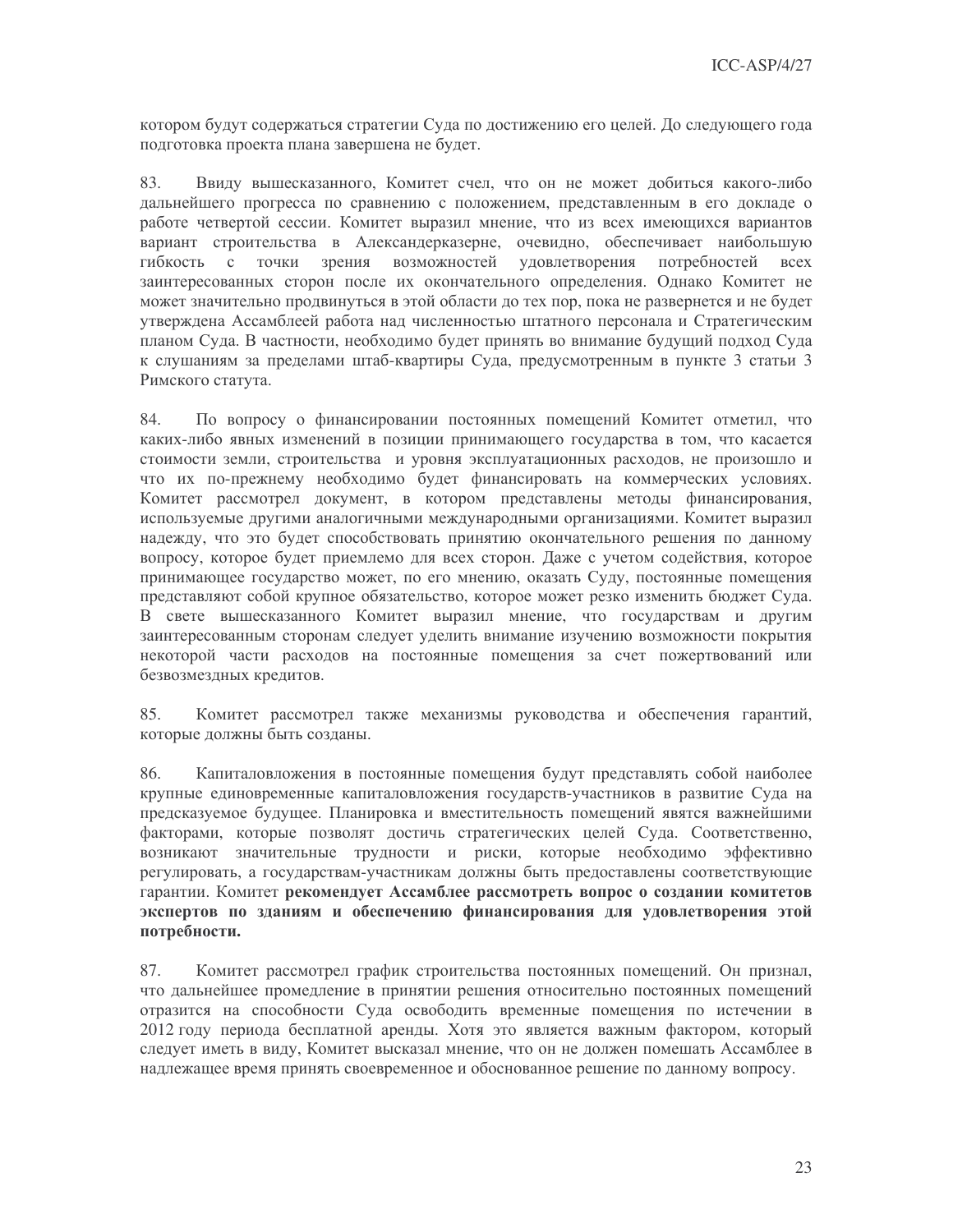#### $E_{\bullet}$ Временные помещения

88 В дополнение к рассмотрению влияния решения о постоянных помещениях на дальнейшее использование временных помещений Комитет рассмотрел также ситуацию на ближайшее время. По мере того как производство по делам, которыми занимается Суд, вступает в судебную стадию, необходимость размещения персонала во временных помещениях возрастает (в настоящее время общее число сотрудников, работающих в Суде, составляет 560 человек, включая стажеров, персонал ВПОН, консультантов, сотрудников общего обслуживания и сотрудников категории специалистов). Комитет заслушал как посла Эдмонда Велленстайна, так и должностных лиц Суда по этому вопросу. Хотя по итогам консультаций с принимающим государством создалось впечатление, что данный вопрос будет решен путем предоставления Суду возможности использовать несколько этажей в крыле В здания «Арк», которые Евроюст, согласно планам, должен освободить до конца 2005 года, Суд был проинформирован о том, что это уже невозможно. Комитет приветствовал регулярный диалог между Судом и принимающим государством, благодаря которому принимающее государство осведомлено о планируемом увеличении к концу года численности персонала с 500 до 600 сотрудников и соответственно может строить планы. Несмотря на это, Комитет высказал озабоченность по поводу непреодолимых трудностей, которые, как представляется, возникли на следующем этапе развития Суда. Комитету напомнили об обязательстве принимающего государство оказать Суду поддержку в форме гарантий использования временных помещений до 2012 года и о договоренностях относительно занятия крыла В, которые, очевидно, были достигнуты между Судом и принимающим государством. Комитет выразил надежду, что принимающее государство сможет найти решение, которое позволит Евроюст освободить крыло В в соответствии с достигнутой ранее договоренностью.

89. Комитет настоятельно призывает принимающее государство приложить максимум усилий для обеспечения того, чтобы к 2006 году Суд мог расширить свои помещения с учетом представленных оценок численности персонала.

#### $\mathbf{F}$ . Другие доклады, содержащие бюджетные последствия

#### 1. Долгосрочные последствия положений о пенсионном плане для судей

90. На своей третьей сессии Ассамблея государств-участников согласовала положения о пенсионном плане для судей Международного уголовного суда (ICC-ASP/3/Res.3, пункт 22-25 постановляющей части). В той же резолюции Ассамблея постановила, что судьи не будут участвовать в финансировании пенсионного плана. Это будет иметь значительные финансовые последствия. Ассамблея просила Комитет рассмотреть долгосрочные бюджетные последствия пенсионного плана и доложить о них до начала четвертой сессии Ассамблеи для обеспечения возможности выработки надлежащих бюджетных механизмов.

91. Комитет рассмотрел положение в данной области как на своей четвертой, так и пятой сессиях. Комитет признал, что пенсионный план предусматривает щедрое содержание и будет иметь значительные финансовые последствия для государствучастников. Впредь до создания постоянной основы финансирования Суд предусмотрел в бюджете 75 000 евро в год на выплату любых пенсионных пособий, которые могут оказаться необходимыми.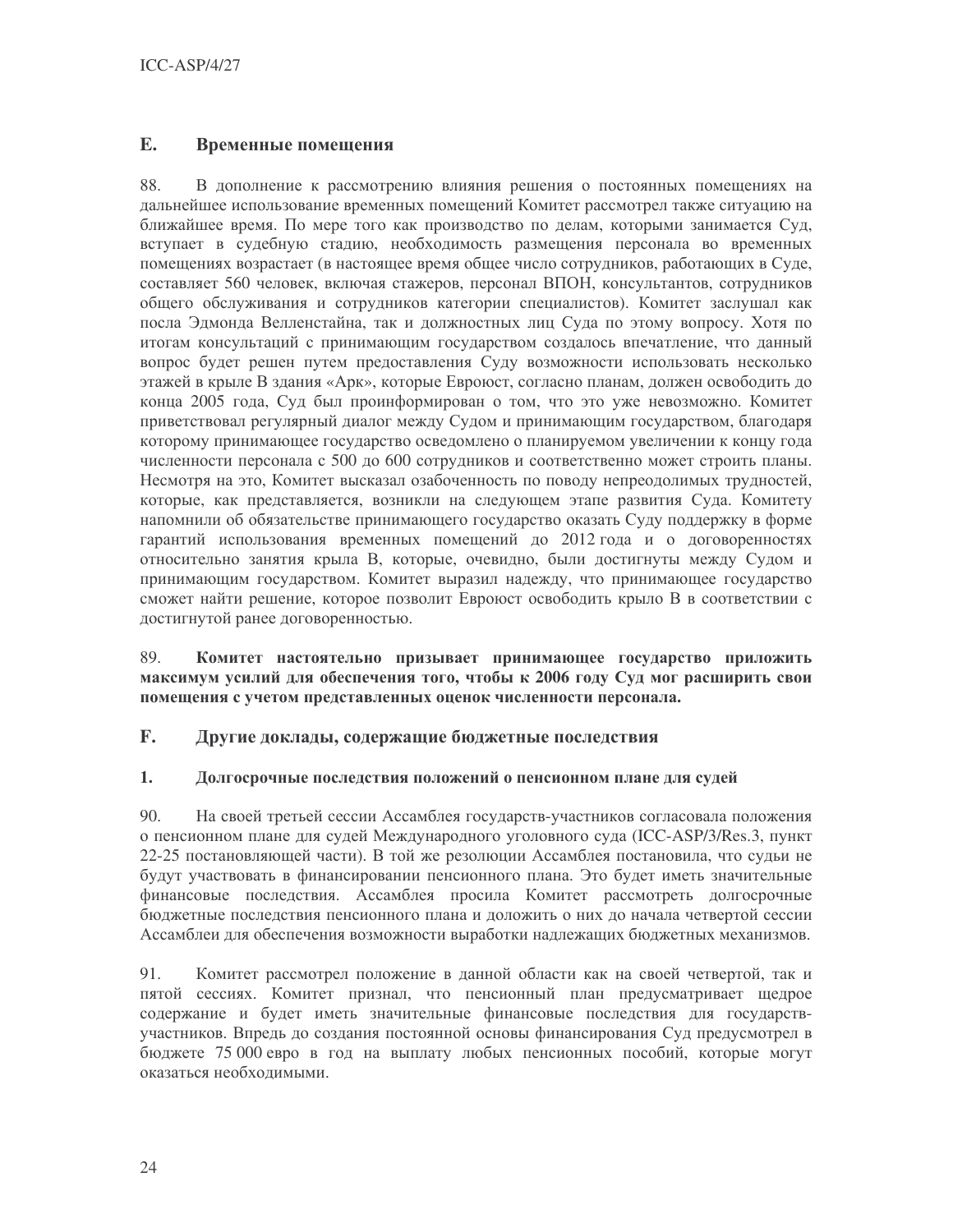Комитет рассмотрел доклад, который Суд подготовил по его просьбе, и определил,  $92<sub>1</sub>$ что существует два основных варианта финансирования пенсионного плана. Ими являются следующие:

- выплата пенсионных пособий из годового бюджета по мере возникновения такой необходимости (вариант выплат из текущих доходов)
- резервирование средств по совокупным обязательствам на ежегодной основе и  $\bullet$ создание таким образом фонда для выплаты пенсионных пособий, когда это является необходимым (вариант, основанный на накоплениях)

93. Главное различие между этими двумя вариантами заключается в том, что при выплате из текущих доходов на начальном этапе платежи будут небольшими, однако по мере выхода судей на пенсию и получения ими права на пенсионное пособие эти выплаты будут возрастать. Прогнозы, подготовленные актуариями Суда, предполагают, что до 2008 года выплаты будут небольшими, однако затем они станут неуклонно расти и достигнут примерно 2,5 млн. евро в 2026 году, а приблизительно в 2040 году установятся на уровне, несколько превышающем 4 млн. евро в год. Вариант выплаты пособий за счет накоплений на первоначальном этапе будет обходиться примерно в 2 млн. евро в год, а к 2008 году расходы установятся приблизительно на уровне 2,5 млн. евро в год. Вариант выплаты пособий из накоплений будет также означать, что бюджетный процесс станет более предсказуемым, поскольку выплаты будут производиться из накопленных средств, и, соответственно, непредусмотренные выплаты будут также покрываться из созданного фонда.

94. Комитет высказал мнение, что оба варианта имеют серьезные финансовые последствия для бюджета Суда, однако в целом подход, предполагающий выплату пособий из накоплений, будет более предпочтительным и соответственно рекомендуется к использованию. Такой вывод был сделан с учетом того, что этот подход будет гарантировать надлежащее финансовое обеспечение обязательств Суда, когда обязательства будут расти, вместо того, чтобы откладывать выплату по ним на многие годы, особенно с учетом вопросов, которые по этой причине могут возникнуть в связи с начисленными взносами. Этот вариант позволит также избежать непредсказуемости, которая может быть характерна для системы выплат из текущих доходов.

95. Если Ассамблея примет эту рекомендацию, ей необходимо будет также рассмотреть вопрос о том, будет ли управление фондом осуществляться внутренними органами или передано внешней организации. Выплачивающая пенсионные пособия внешняя организация будет взимать от 10 до 18 процентов за инвестированные средства и управление в зависимости от конкретного пакета услуг, однако, если Пенсионным фондом будет управлять внутренний орган Суда, то это также повлечет за собой определенные расходы, поскольку с этой целью необходимо будет нанять несколько специалистов для управления относительно небольшим пенсионным фондом. В случае использования подхода, предполагающего внутреннее управление, на Председателя и Секретаря будут также возложены дополнительные обязанности по надзору в специализированной области, не имеющей ничего общего с основным направлением деятельности Суда.

<sup>&</sup>lt;sup>6</sup> Доклад о долгосрочных бюджетных последствиях положений о пенсионном плане для судей (ICC-ASP/4/CBF.2/7). Комитет постановил препроводить этот доклад Ассамблее.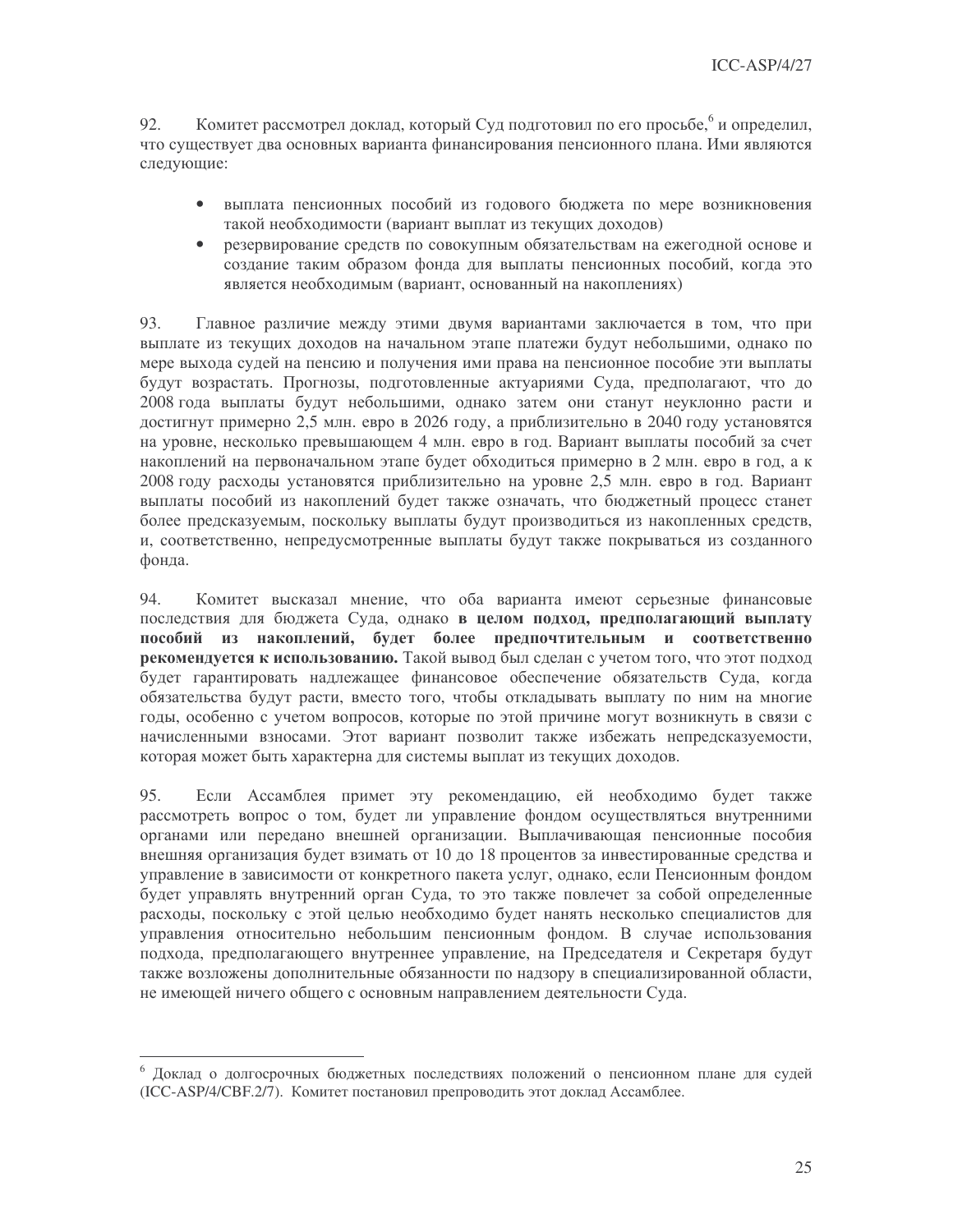96 С учетом вышесказанного Комитет рекомендует использовать внешнего провайдера, что явится наилучшим вариантом ввиду специализированного характера данной области и рисков, которые Суду необходимо будет регулировать.

97. Если эти рекомендации будут приняты Ассамблеей, то действительно возникнет вопрос о пенсионных обязательствах, которые уже накопились с момента назначения судей и по которым в бюджете на 2006 год предусмотрена лишь минимальная сумма. Комитет рекомендует использовать предполагаемые неизрасходованные средства бюджета на 2005 год для выполнения существующих и будущих обязательств до тех пор, пока не появится возможность отразить соответствующие потребности в бюджете на 2007 год. Комитет считает, что такое решение носит исключительный характер и не должно стать обычным способом выполнения обязательств Суда.

98. В связи с необходимостью значительного увеличения общих бюджетных ассигнований на выплату окладов сотрудникам судебных органов с целью выполнения договоренностей относительно пенсионных пособий для уже работающих судей, Ассамблея может рассмотреть - в связи с будущими судьями - вопрос о том, желает ли она и впредь использовать нынешний план и сохранить высокий уровень пенсионного обеспечения, предусмотренный этим планом.

99. Комитет отметил, что никаких положений относительно выплаты пенсий судьям, работавшим ранее в других международных трибуналах или организациях и получающих от них пенсию, но при этом продолжающим работать в качестве судей Суда, не существует. Таким образом, Ассамблея, возможно, пожелает вновь рассмотреть вопрос о положениях о пенсионном плане для судей Суда с этой точки зрения, а также вопрос о пропорциональном сокращении пенсий, которые будут выплачиваться Судом.

### $2.$ Рассмотрение предложения, касающегося условий службы и вознаграждения Прокурора и заместителей Прокурора

100. Приняв к сведению доклад Суда, озаглавленный «Доклад об условиях службы и вознаграждения Прокурора и заместителей Прокурора в соответствии с пунктом 26 резолюции ICC-ASP/3/Res.3» (ICC-ASP/4/11), Комитет пришел к убеждению, что решение, предполагающее участие в Объединенном пенсионном фонде персонала Организации Объединенных Наций (ОПФПООН), не годится и соответственно на основе консультативных заключений частного страховщика следует разработать более разумную схему. Комитет просит Суд представить на его следующей сессии доклад по этому вопросу, включая ряд вариантов с указанием их стоимости.

#### $3.$ Правовая помощь

101. Комитет заслушал представление Суда по «Докладу Секретариата Суда об официальной процедуре оценки системы правовой помощи Суда и надзора за нею» (ICC-ASP/4/CBF.2/3). В докладе уделяется особое внимание внутренним и внешним механизмам оценки. К ним относятся процедуры реализации договоренностей относительно выставляемых адвокатами счетов, автоматизированная база финансовых данных, необходимая для проверки сумм, ежемесячно выплачиваемых отдельным группам защитников, а также предложение о назначении финансового следователя для проверки верности заявлений относительно статуса малоимущих, а также проверки счетов, представляемых адвокатами.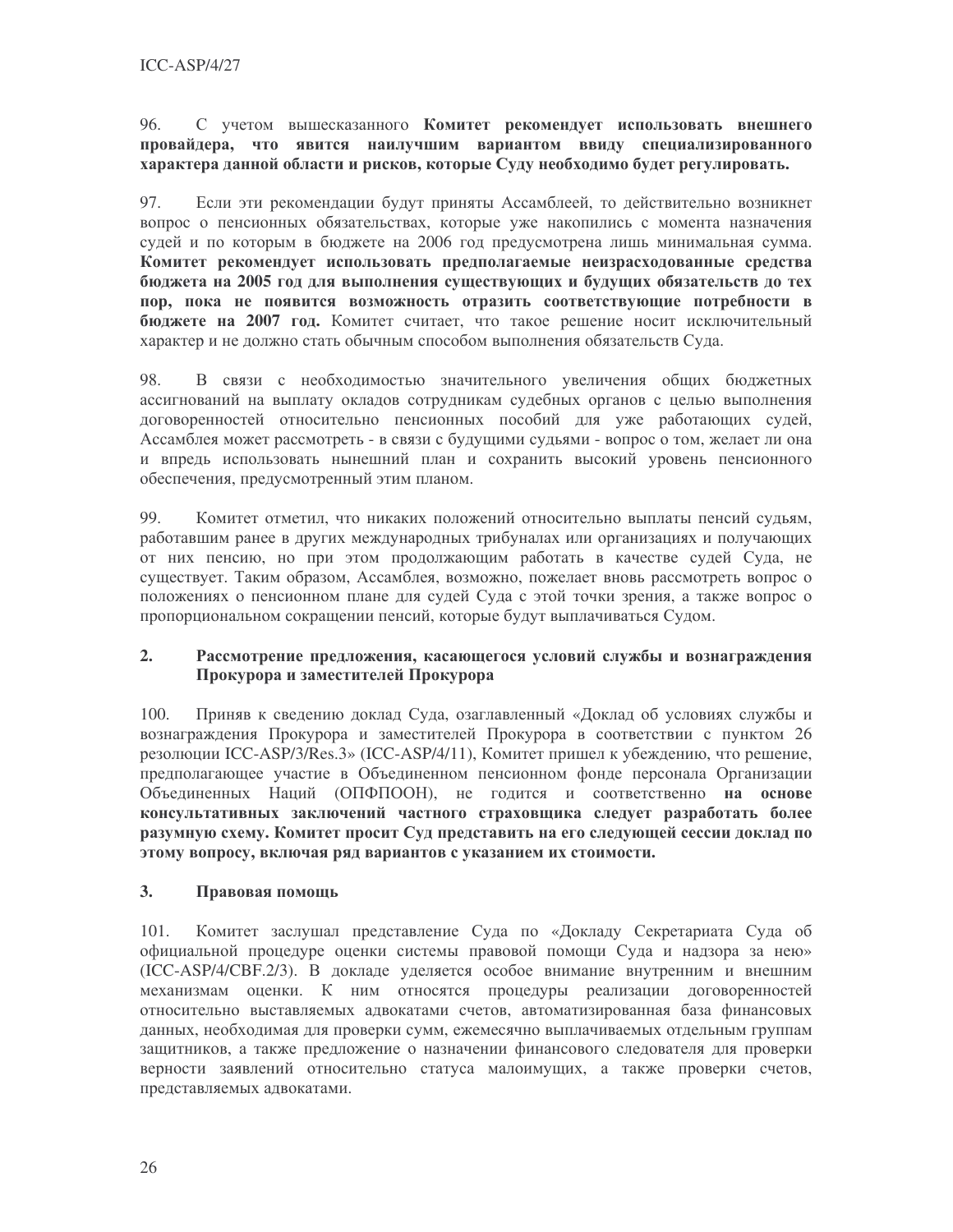$102<sub>1</sub>$ Комитет принял к сведению этот доклад.

#### $\overline{4}$ . Доклад о создании в Нью-Йорке Бюро по связи Суда

103. Комитет рассмотрел доклад, подготовленный Бюро Ассамблеи, озаглавленный «Документ Бюро Ассамблеи о вариантах создания Бюро по связи в Нью-Йорке» (ICC-ASP/4/6), и обменялся мнениями с должностными лицами Суда как относительно необходимости такого Бюро, так и относительно некоторых условий его создания.

104. Комитет высказал мнение, что это предложение является скромным и в общем приемлемым. Комитет отметил, что создание такого Бюро будет способствовать удовлетворению важных потребностей Суда и что расходы на его создание представляются разумными.

### 5. Доклад о воздействии на Секцию информационных и коммуникационных технологий увеличения численности персонала

Комитет принял к сведению документ, озаглавленный «Доклад о воздействии на 105. Секцию информационных и коммуникационных технологий увеличения численности персонала, подготовленный согласно пункту 18 Части II Официальных отчетов третьей сессии Ассамблеи государств-участников» (ICC-ASP/4/8).

#### 6. Проект кодекса профессионального поведения адвокатов

 $106.$ Комитет принял к сведению документ, озаглавленный «Доклад Бюро о проекте кодекса профессионального поведения адвокатов» (ICC-ASP/4/21), и высказал мнение, что оказание секретариатских услуг Дисциплинарному совету и Дисциплинарному апелляционному совету, как это предусмотрено в проектах пункта 12 статьи 36 и пункта 12 статьи 44 проекта кодекса, будет иметь бюджетные последствия, и просит Секретариат Суда представить информацию о них.

#### $G_{\cdot}$ Другие доклады

### $1.$ Доклад об отношениях между Секретариатом Совета управляющих Целевого фонда для потерпевших и Секцией по вопросам участия потерпевших и возмещения им ущерба

107. Комитет заслушал представление Суда по «Докладу об отношениях между Секретариатом Совета управляющих Целевого фонда для потерпевших и Секцией по вопросам участия потерпевших и возмещения им ущерба Секретариата Суда и их соответствующих сферах ответственности согласно пункту 29 доклада Бюджетнофинансового комитета о работе его третьей сессии» (ICC-ASP/4/CBF.2/8). В докладе рассматривается различный характер сфер ответственности Секции по вопросам участия потерпевших и возмещения им ущерба и Секретариата Совета Целевого фонда для потерпевших и в то же время отмечаются области, в которых наблюдается общность или сближение сфер ответственности Секции и Совета, в связи с чем необходимы координация и сотрудничество.

#### 108. Комитет принял к сведению этот доклад.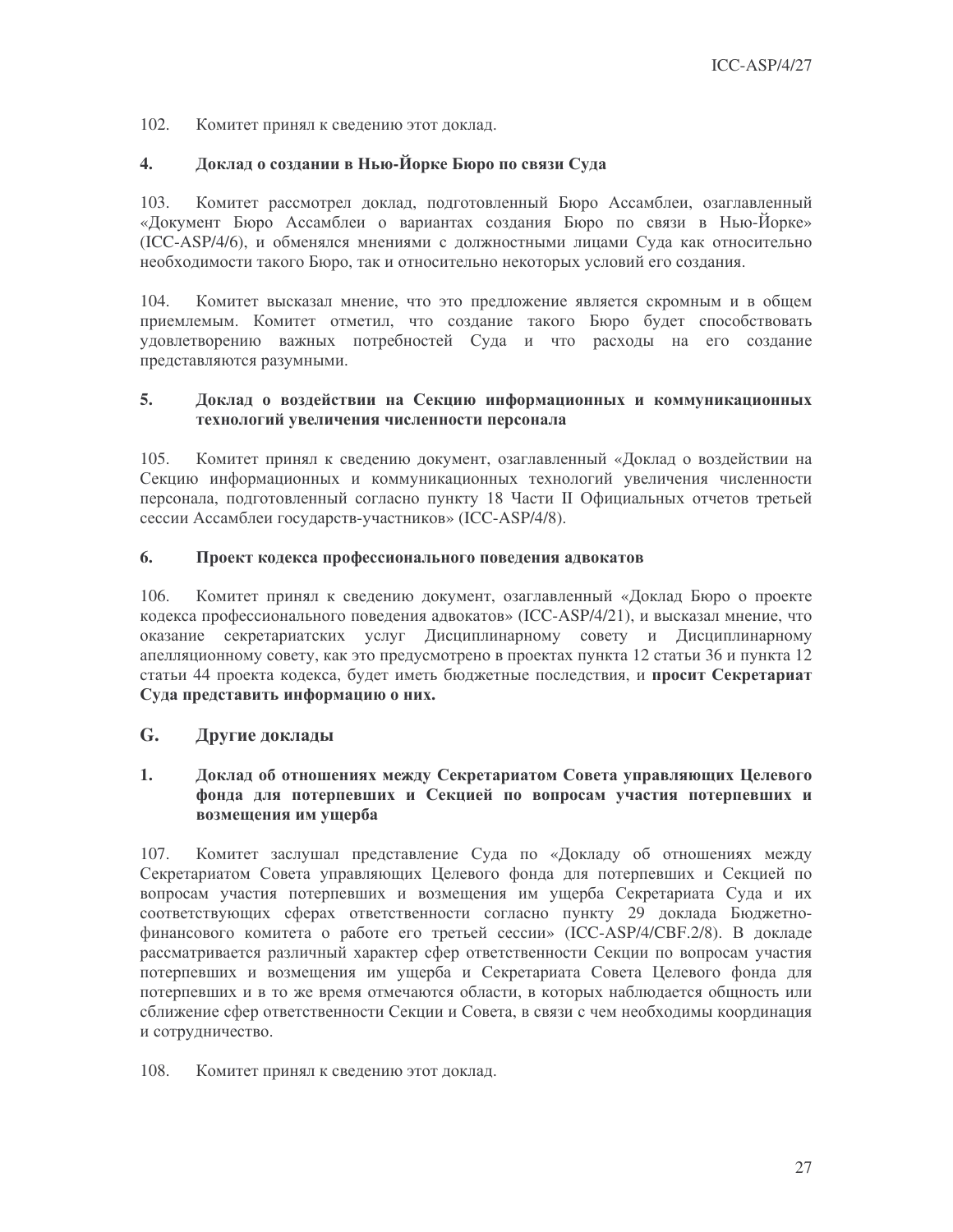### $2.$ Доклад об изменениях, которые требуется внести в Финансовые положения и правила

109. Комитет принял к сведению документ, озаглавленный «Доклад об изменениях, которые требуется внести в Финансовые положения и правила в связи с учреждением Фонда для покрытия непредвиденных расходов в соответствии с пунктом 2 резолюции ICC-ASP/3/Res.4» (ICC-ASP/4/7), и рекомендует принять предложенные изменения.

#### $3.$ Проект положений Целевого фонда для потерпевших

 $110.$ На своей третьей сессии Ассамблея просила Бюро продолжить рассмотрение проекта положений Целевого фонда для потерпевших и определить критерии управления Целевым фондом. Кроме того, Ассамблея просила Комитет рассмотреть проект положений и представить по нему доклад Бюро<sup>7</sup>. Тем не менее, **поскольку до начала пятой сессии** Комитета Бюро еще не завершило подготовку доклада о проекте положений для представления Ассамблее, Комитет постановил проконсультироваться с Бюро, с тем чтобы определить, каким образом Комитет мог бы способствовать рассмотрению, по мере возможности в рамках неофициальных межсессионных контактов между его членами, до начала четвертой сессии Ассамблеи.

### $\overline{4}$ . Доклад о Стандартных оперативных процедурах, применяемых к поездкам членов Бюджетно-финансового комитета

111. Комитет принял к сведению документ, озаглавленный «Доклад о Стандартных оперативных процедурах, применяемых к поездкам членов Бюджетно-финансового комитета» (ICC-ASP/4/17).

#### $5<sub>1</sub>$ Стратегический план Суда (включая комплексную стратегию в области связей. общественной информации  $\mathbf{M}$ информационновнешних просветительской деятельности)

Комитет принял к сведению документы, озаглавленные «Доклад о Комплексной 112. стратегии в области внешних связей, общественной информации и информационнопросветительской деятельности, подготовленный согласно пункту 44 доклада Комитета о работе его четвертой сессии» (ICC-ASP/4/CBF.2/1) и «Группа по проекту стратегического планирования: доклад об осуществлении и планировании проекта, подготовленный в соответствии с пунктом 42 локлала Комитета о работе его четвертой сессии» (ICC-ASP/4/CBF.2/2). См. также в этой связи пункт 24 выше.

 $7$  Официальные отчеты Ассамблеи государств-участников Римского статута Международного уголовного суда, третья сессия, Гаага, 6-10 сентября 2004 года (издание Международного уголовного суда, ICC-ASP/3/25), часть III, резолюция ICC-ASP/3/Res.7, пункты 6 и 8 постановляющей части.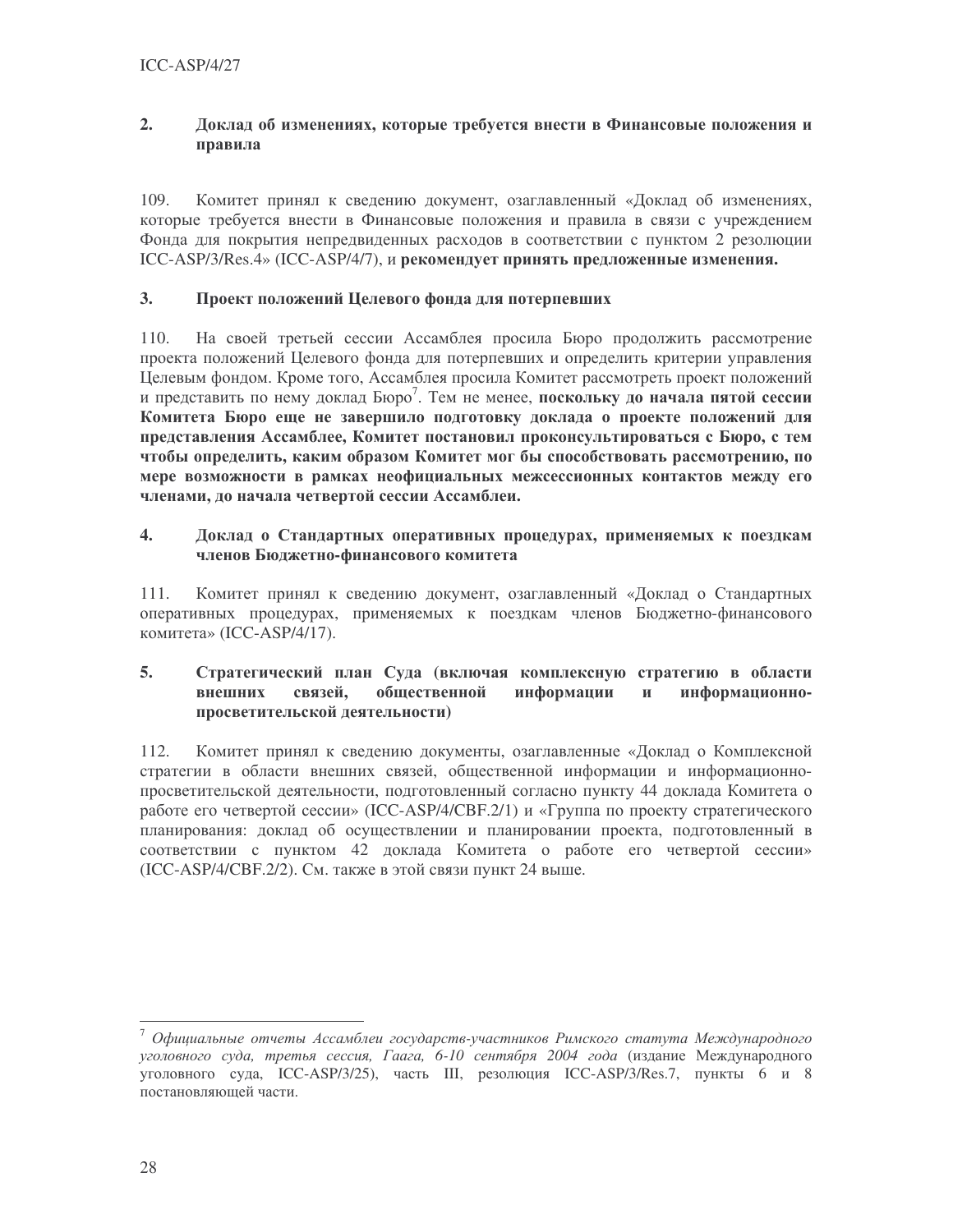#### H. Другие вопросы

### $1.$ Доклад о проекте руководящих принципов отбора и набора безвозмездно предоставляемого персонала в Международный уголовный суд

113. Комитет принял к сведению документ, озаглавленный «Доклад о проекте руководящих принципов отбора и набора безвозмездно предоставляемого персонала в Международный уголовный суд» (ICC-ASP/4/15), который (в соответствии с пунктом 4 статьи 44 Римского статута) был подготовлен Судом и касается возможного найма безвозмездно предоставляемого персонала в соответствии с руководящими принципами, которые будут установлены Ассамблеей<sup>8</sup>.

#### $2.$ Будущие сессии

114. Комитет постановил провести свою шестую сессию 24-26 апреля 2006 года в Гааге.

 $^8$  Официальные отчеты Дипломатической конференции полномочных представителей под эгидой Организации Объединенных Наций по учреждению Международного уголовного суда, Рим, 15 июня - 17 июля 1998 года (документ Организации Объединенных Наций A/CONF.183/13, том 1).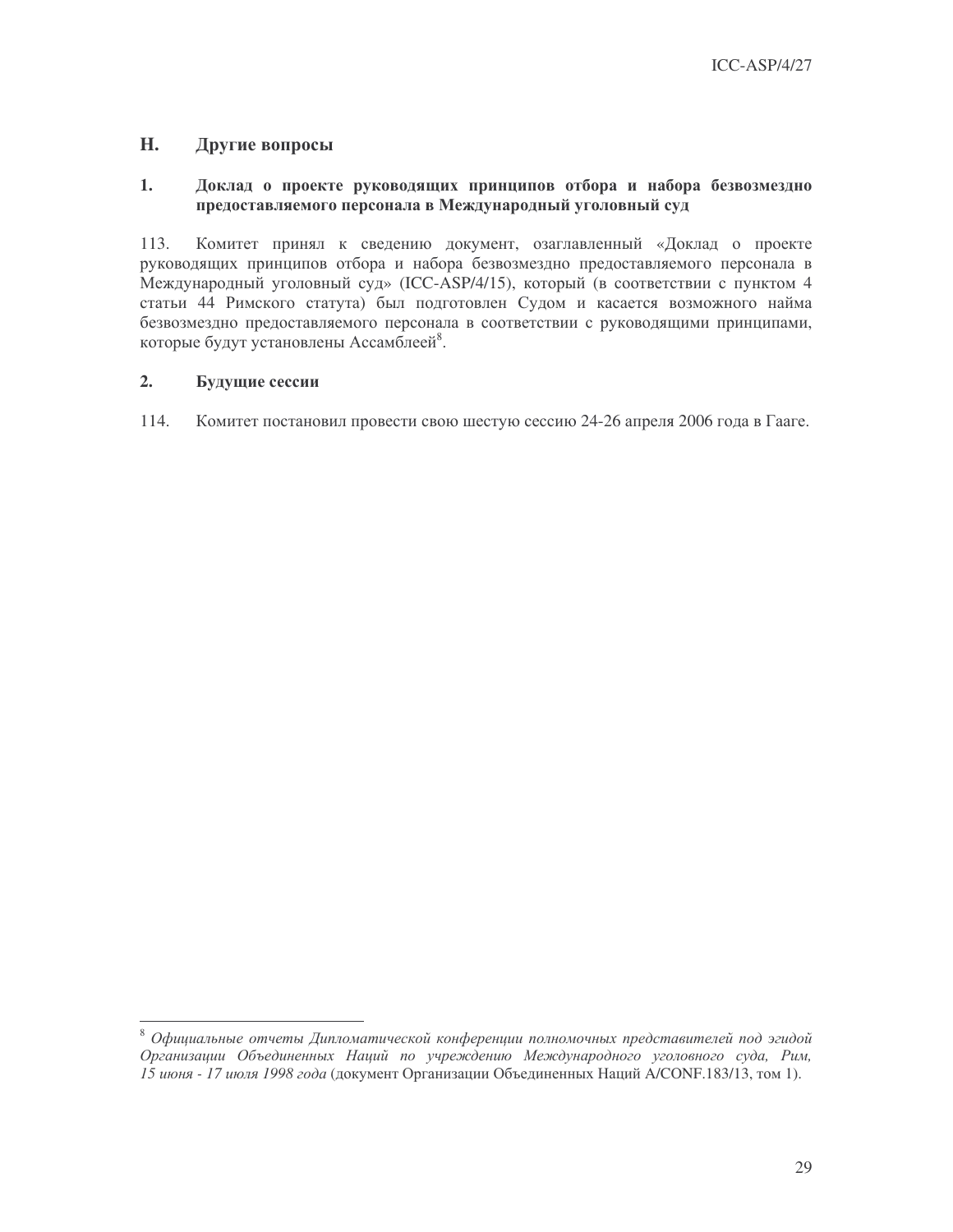# **Приложение I**

### Перечень документов

### Документы пятой сессии Бюджетно-финансового комитета

| ICC-ASP/4/CBF.2/L.1      | Предварительная повестка дня                                                                                                                                                                                                                                                                                                                                     |
|--------------------------|------------------------------------------------------------------------------------------------------------------------------------------------------------------------------------------------------------------------------------------------------------------------------------------------------------------------------------------------------------------|
| ICC-ASP/4/CBF.2/L.2      | Аннотированный<br>перечень<br>пунктов,<br>включенных<br>B<br>предварительную повестку дня                                                                                                                                                                                                                                                                        |
| ICC-ASP/4/CBF.2/1        | Доклад о Комплексной стратегии в области внешних связей,<br>общественной<br>информации<br>информационно-<br>просветительской деятельности, подготовленный согласно<br>пункту 44 доклада Комитета о работе его четвертой сессии                                                                                                                                   |
| ICC-ASP/4/CBF.2/2        | Группа по проекту стратегического планирования: доклад об<br>осуществлении и планировании проекта, подготовленный в<br>соответствии с пунктом 42 доклада Комитета о работе его<br>четвертой сессии                                                                                                                                                               |
| ICC-ASP/4/CBF.2/3        | Доклад Секретариата Суда об официальной процедуре<br>оценки системы правовой помощи Суда и надзора за нею                                                                                                                                                                                                                                                        |
| ICC-ASP/4/CBF.2/3/Corr.1 | Доклад Секретариата Суда об официальной процедуре<br>оценки системы правовой помощи Суда и надзора за нею                                                                                                                                                                                                                                                        |
| ICC-ASP/4/CBF.2/4        | Доклад<br>будущих<br>$\overline{O}$<br>постоянных<br>помещениях<br>Международного уголовного суда - Финансовое сравнение<br>вариантов размещения Суда                                                                                                                                                                                                            |
| ICC-ASP/4/CBF.2/5        | Доклад<br>будущих<br>$\overline{O}$<br>ПОСТОЯННЫХ<br>помещениях<br>Международного уголовного суда - Промежуточный доклад<br>о структуре оценок численности штатного персонала                                                                                                                                                                                    |
| ICC-ASP/4/CBF.2/6        | будущих<br>Доклад<br>$\mathbf 0$<br>постоянных<br>помещениях<br>Международного уголовного суда- Методы финансирования<br>помещений,<br>применяемые<br>международными<br>другими<br>организациями                                                                                                                                                                 |
| ICC-ASP/4/CBF.2/7        | долгосрочных<br>бюджетных<br>Доклад<br>$\mathbf{O}$<br>последствиях<br>положений о пенсионном плане для судей                                                                                                                                                                                                                                                    |
| ICC-ASP/4/CBF.2/8        | об отношениях между Секретариатом<br>Совета<br>Доклад<br>управляющих Целевого фонда для потерпевших и Секцией<br>по вопросам участия потерпевших и возмещения им ущерба<br>сферах<br>Секретариата<br>Суда<br>$\,$ $\,$ $\,$<br>ИХ<br>соответствующих<br>ответственности согласно пункту 99 доклада Бюджетно-<br>финансового комитета о работе его третьей сессии |

# Отдельные документы четвертой сессии Ассамблеи государств-участников

 $ICC-ASP/4/1$ Доклад Ассамблее государств-участников о будущих постоянных помещениях Международного уголовного суда: варианты размещения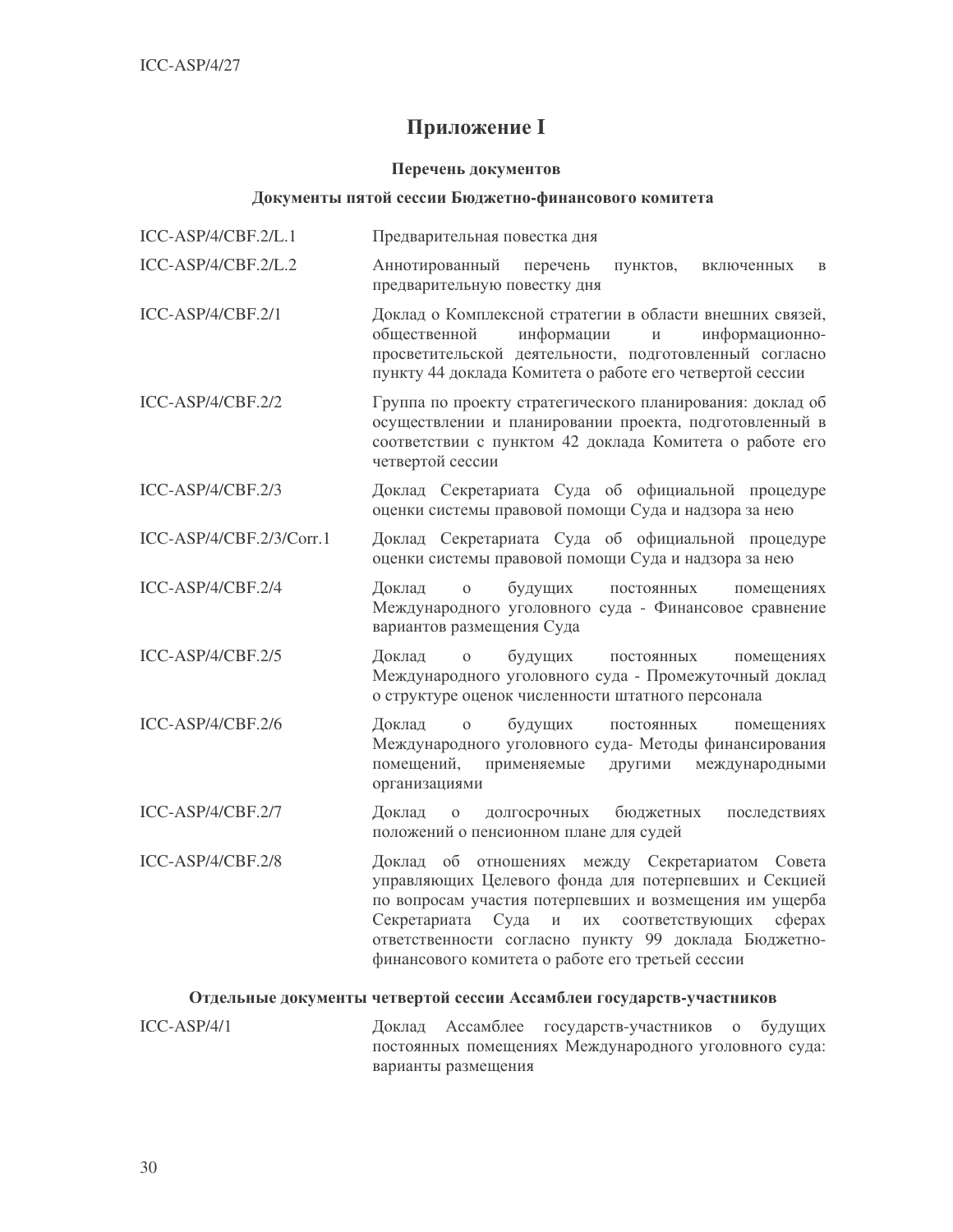| $ICC-ASP/4/2$         | Доклад Бюджетно-финансового комитета о работе его<br>четвертой сессии                                                                                                                                                   |
|-----------------------|-------------------------------------------------------------------------------------------------------------------------------------------------------------------------------------------------------------------------|
| $ICC-ASP/4/3$         | Правила о персонале Международного уголовного суда<br>(Приложение к ICC/AI/2005/003)                                                                                                                                    |
| ICC-ASP/4/4           | Доклад Управления внутренней ревизии                                                                                                                                                                                    |
| $ICC-ASP/4/5$         | Предлагаемый бюджет по программам Международного<br>уголовного суда на 2006 год                                                                                                                                         |
| $ICC-ASP/4/6$         | Документ Бюро Ассамблеи о вариантах создания Бюро по<br>связи в Нью-Йорке                                                                                                                                               |
| ICC-ASP/4/7           | Доклад об изменениях, которые требуется внести в<br>Финансовые положения и правила в связи с учреждением<br>Фонда<br>покрытия непредвиденных расходов<br>ДЛЯ<br>B<br>соответствии с пунктом 2 резолюции ICC-ASP/3/Res.4 |
| $ICC-ASP/4/8$         | Доклад о воздействии на Секцию информационных и<br>коммуникационных технологий увеличения численности<br>персонала, подготовленный согласно пункту 18 Части II<br>Официальных отчетов третьей сессии Ассамблеи          |
| $ICC-ASP/4/9$         | Финансовые ведомости за период с 1 января по 31 декабря<br>2004 года                                                                                                                                                    |
| $ICC-ASP/4/10$        | Финансовые ведомости Целевого фонда для потерпевших за<br>период с 1 января по 31 декабря 2004 года                                                                                                                     |
| $ICC-ASP/4/11$        | Доклад об условиях службы и вознаграждения Прокурора и<br>заместителей Прокурора, подготовленный согласно пункту<br>26 резолюции ICC-ASP/3/Res. 3                                                                       |
| $ICC-ASP/4/12$        | Доклад Ассамблее государств-участников о мероприятиях и<br>Совета управляющих Целевого<br>проектах<br>фонда<br>ДЛЯ<br>потерпевших за период с 16 июля 2004 года по 15 августа<br>2005 года                              |
| $ICC-ASP/4/13$        | Доклад<br>об<br>осуществлении<br>программ<br>Международного<br>уголовного суда в 2004 году                                                                                                                              |
| $ICC-ASP/4/14$        | Доклад Бюро о задолженности государств-участников                                                                                                                                                                       |
| $ICC-ASP/4/15$        | Доклад о проекте руководящих принципов отбора и набора<br>безвозмездно<br>предоставляемого<br>персонала<br>B<br>Международный уголовный суд                                                                             |
| $ICC-ASP/4/17$        | Доклад<br>$\mathbf 0$<br>Стандартных<br>оперативных<br>процедурах,<br>применяемых к поездкам членов Бюджетно-финансового<br>комитета                                                                                    |
| $ICC-ASP/4/17/Corr.1$ | Report on the Standard Operating Procedures for the travel of -<br>Corrigendum                                                                                                                                          |
| $ICC-ASP/4/20$        | Доклад<br>бюджета<br>об<br>Международного<br>исполнении<br>уголовного суда по состоянию на 31 августа 2005 года                                                                                                         |